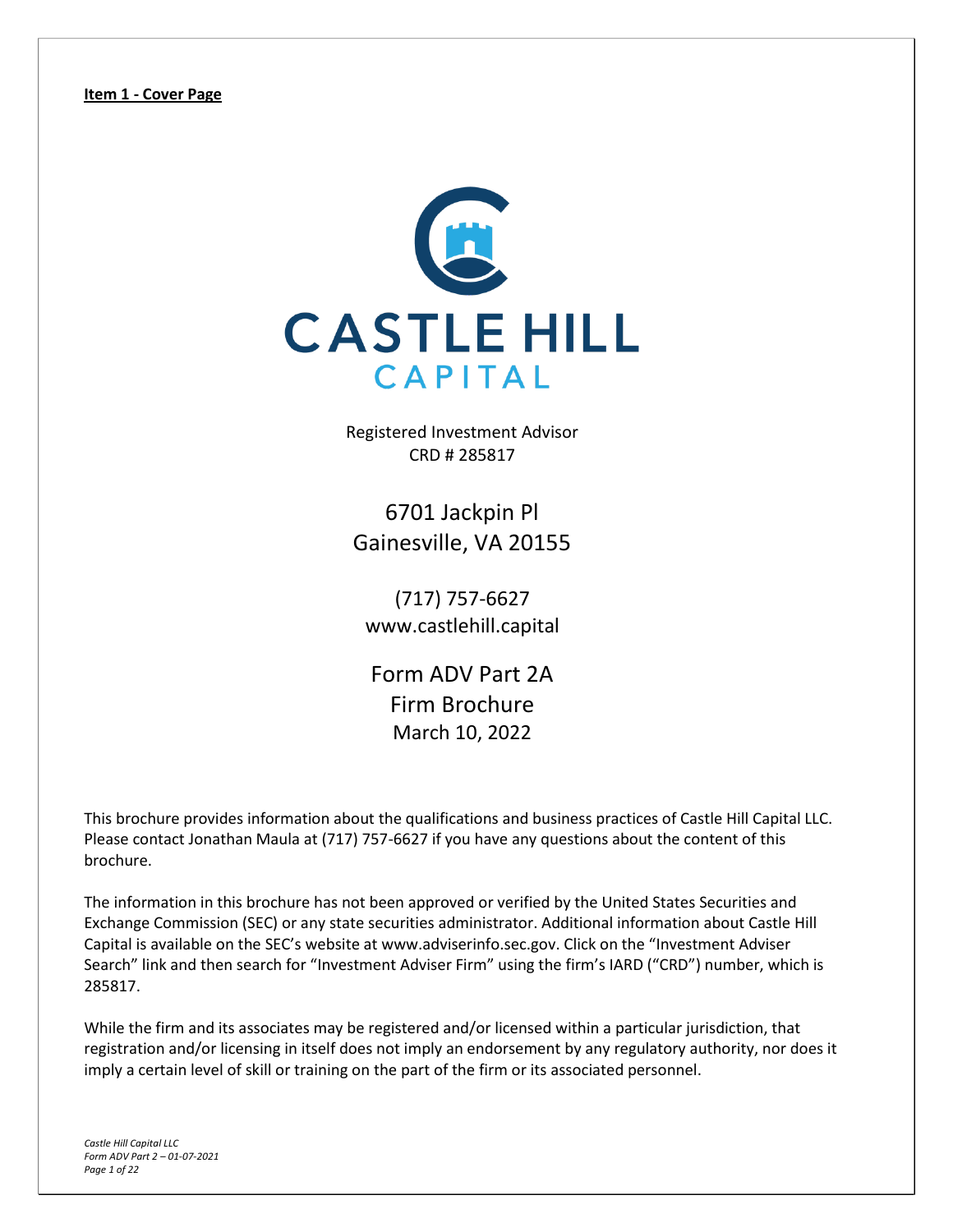# <span id="page-1-0"></span>**Item 2 - Material Changes**

This section provides information involving material events that have occurred involving the firm's brochure since its last annual update.

The firm may at any time update this document and either send a copy of its updated brochure or provide a summary of material changes to its brochure and an offer to send an electronic or hard copy form of the updated brochure. Clients are also able to download this brochure from the SEC's website at [www.adviserinfo.sec.gov](http://www.adviserinfo.sec.gov/) or may contact our firm at (717) 757-6627 to request a copy at any time.

As with all firm documents, clients and prospective clients are encouraged to review this brochure in its entirety and are encouraged to ask questions at any time prior to or throughout the engagement.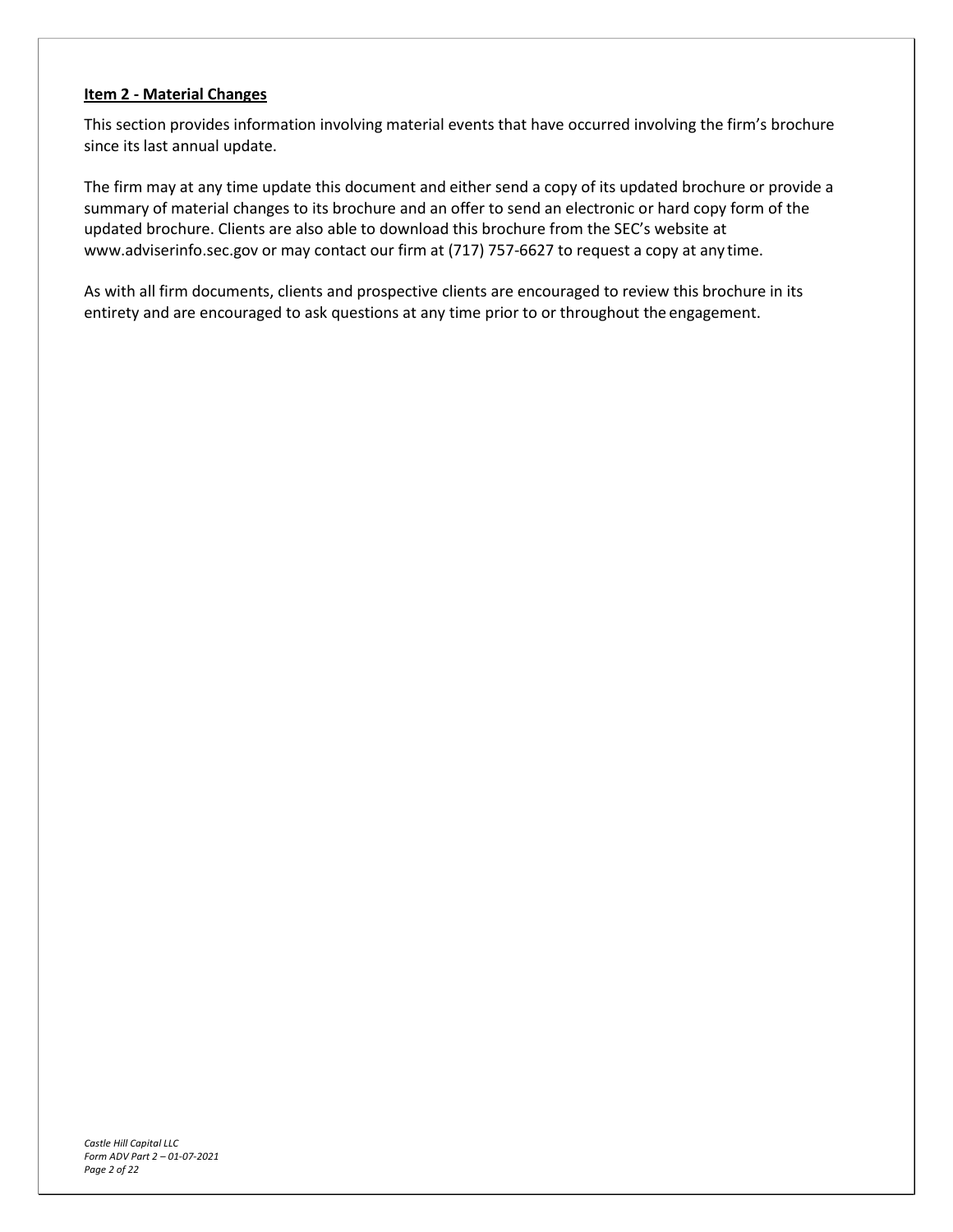# <span id="page-2-0"></span>**Item 3 - Table of Contents**

| Item 11 - Code of Ethics, Participation or Interest in Client Transactions and Personal Trading 12 |  |
|----------------------------------------------------------------------------------------------------|--|
|                                                                                                    |  |
|                                                                                                    |  |
|                                                                                                    |  |
|                                                                                                    |  |
|                                                                                                    |  |
|                                                                                                    |  |
|                                                                                                    |  |
|                                                                                                    |  |
|                                                                                                    |  |

### *Important Information*

Throughout this document Castle Hill Capital LLC may also be referred to as "the firm," "firm," "our," "we" or "us." The client or prospective client may be also referred to as "you," "your," etc., and refers to a client engagement involving a single *person* as well as two or more *persons*, and may refer to natural persons and legal entities. In addition, the term "advisor" and "adviser" are used interchangeably where accuracy in identification is necessary (i.e., internet address, etc.).

Our firm maintains a business continuity and succession contingency plan that is integrated within the organization to ensure it appropriately responds to events that pose a significant disruption to its operations. A statement concerning the current plan is available under separate cover.

*Castle Hill Capital LLC Form ADV Part 2 – 01-07-2021 Page 3 of 22*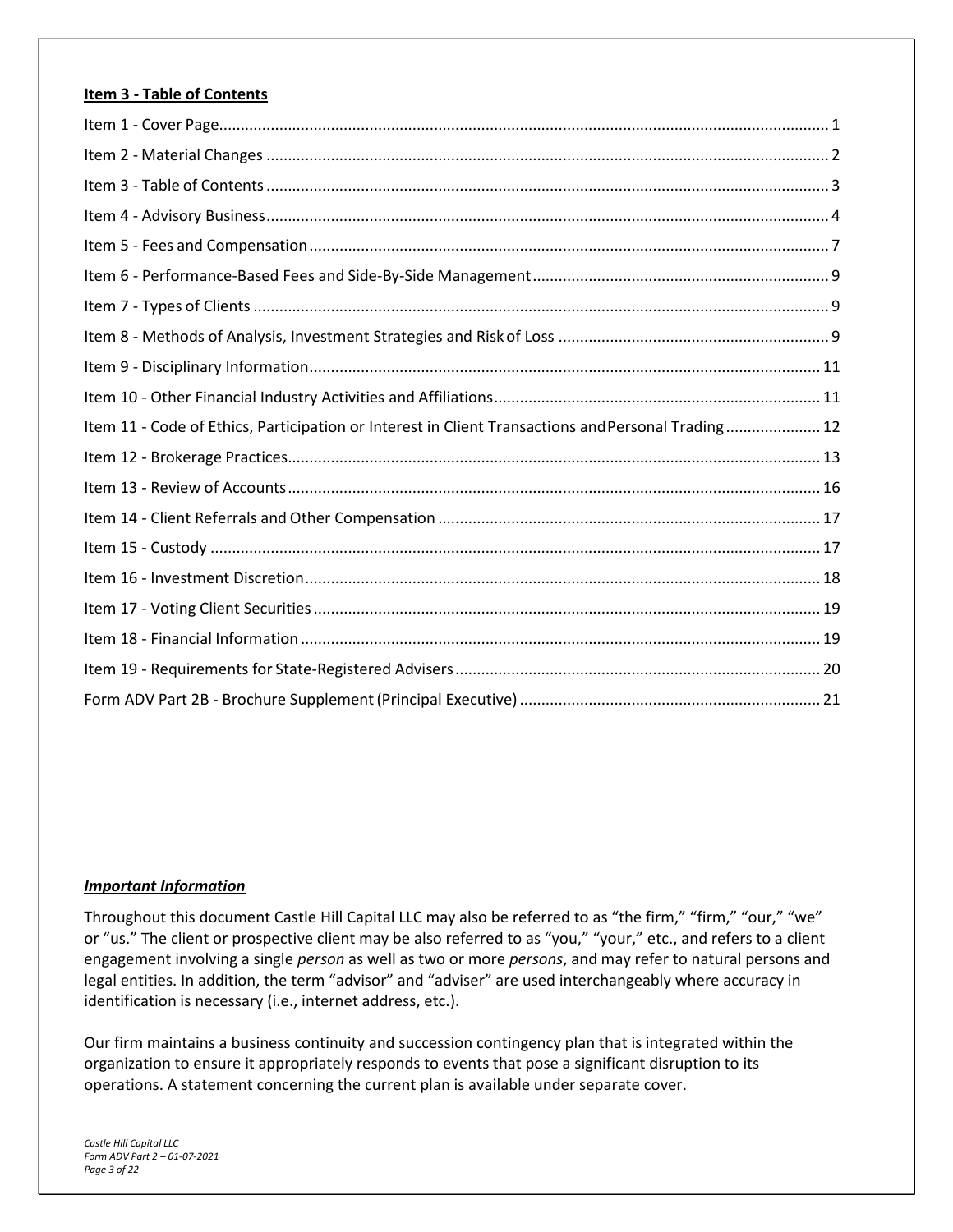#### <span id="page-3-0"></span>**Item 4 - Advisory Business**

#### Description of the Firm

Castle Hill Capital LLC is a Virginia domiciled limited liability company. Castle Hill Capital LLC was originally formed in September of 2016 in Pennsylvania. We may operate under the trade name Castle Hill Capital. Our firm is not a subsidiary of nor does it control another financial services industry entity. In addition to our December of 2016 registration as an investment advisor in the Commonwealth of Pennsylvania, our firm and its associates may register, become licensed or meet certain exemptions to registration and/or licensing in other jurisdictions in which investment advisory business is conducted.

Jonathan P. Maula is our firm's President and Chief Compliance Officer (supervisor). He is also Managing Member and maintains controlling interest in the firm. Additional information about Mr. Maula and his background may be found toward the end of this brochure.

#### Description of Advisory Services Offered

Castle Hill Capital begins the process by conducting an initial interview to discuss your current situation and goals, as well as defining the scope of services being provided to you. During or prior to this meeting you will be provided with our Form ADV Part 2 firm brochure that includes a statement involving our privacy policy, as well as a brochure supplement about the representative who will be assisting you. We will also ensure that any material conflicts of interest have been disclosed to you that could be reasonably expected to impair the rendering of unbiased and objective advice, such as information found in Item 10 of this brochure.

If you choose to engage Castle Hill Capital for its services, you will first execute our client engagement agreement. Thereafter discussion and analysis will be conducted to determine your financial needs, goals, holdings, etc. Depending on the scope of the engagement, you may be asked to provide copies of the following documents early in the process:

- Wills, codicils and trusts
- Insurance policies
- Mortgage information
- Student loans
- Tax returns
- Divorce decree or separation agreement
- Current financial specifics including W-2s or 1099s
- Information on current retirement plans and benefits provided by youremployer
- Statements reflecting current investments in retirement and non-retirement accounts
- Employment or other business agreements you may have in place
- Completed risk profile questionnaires or other forms provided by ourfirm

It is important that we are provided with an adequate level of information and supporting documentation throughout the term of the engagement including but not limited to: source of funds, income levels, and an account holder or attorney-in-fact's authority to act on behalf of the account, among other information that may be necessary for our services. The information and/or financial statements provided to us need to be accurate. Our firm may, but is not obligated to, verify the information that you have provided to us which will then be used in the advisory process.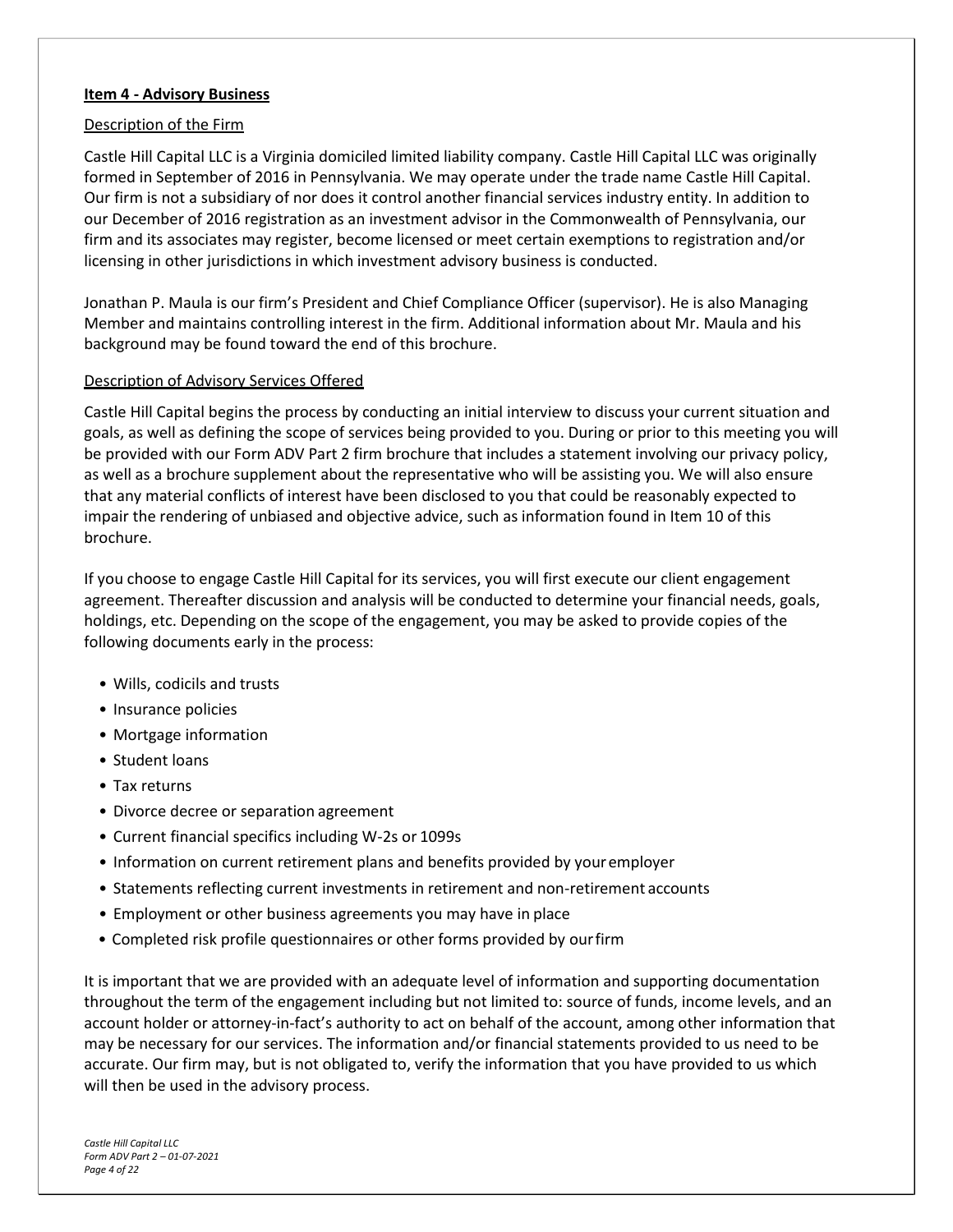It is essential that you inform our firm of significant issues that may call for an update to their plan. Events such as changes in employment or marital status, an unplanned windfall, etc., can have an impact on your circumstances and plans. Our firm needs to be aware of such events so that adjustments may be made as necessary.

# *Portfolio Management*

We typically begin a portfolio management engagement by preparing investment guidelines reflecting each client's objectives, time horizon, tolerance for risk, as well as any reasonable portfolio constraints. For example, you have the right to exclude certain securities (e.g., options, stocks, etc.) at your discretion. These guidelines will be designed to be specific enough to provide future guidance while allowing flexibility to work with changing market conditions. We will then develop a customized portfolio based on your unique situation and investment guidelines. Your portfolio will employ our investment strategy, which is further discussed in Item 8 of this brochure. We manage portfolios on a discretionary basis (defined in Item16). Note that it will remain your responsibility to promptly notify us if there is any change in your financial situation and/or investment objectives for the purpose of our reviewing, evaluating or revising previous account restrictions or firm investment recommendations.

Our firm does not sponsor or serve as a portfolio manager in an investment program involving wrapped (bundled) fees.

Our reportable assets under our management<sup>1</sup> as of the date of this brochure's publication is \$32,155,000. All assets are managed on a non-discretionary basis.

### *Financial Planning*

We believe every client should have a basic knowledge and understanding of their goals and objectives. We will provide basic financial planning services upon request and do not charge a fee for these services. Your financial plan is customized for your situation, and may be broad-based or narrowly focused. One or more of the following components may be used.

### *Cash Flow Analysis and Debt Management*

A review of your income and expenses will be conducted to determine your current surplus or deficit. Based upon the results, we will provide advice on prioritizing how any surplus should be used, or how to reduce expenses if they exceed your income. In addition, advice on the prioritization of which debts to repay may be provided, based upon such factors as the debt's interest rate and any income tax ramifications. Recommendations may also be made regarding the appropriate level of cash reserves for emergencies and other financial goals. These recommendations are based upon a review of cash accounts (such as money market funds) for such reserves and may include strategies to save desired reserve amounts.

### *Risk Management*

A risk management review includes an analysis of your exposure to major risks that could have a significant adverse impact on your financial picture, such as premature death, disability, property and casualty losses, or the need for long-term care planning. Advice may be provided on ways to minimize such risks and about weighing the costs of purchasing insurance versus the benefits of doing so and, likewise, the potential cost of not purchasing insurance ("self-insuring").

1 The term "assets under management" and rounding per the SEC's *General Instructions for Part 2 of Form ADV.*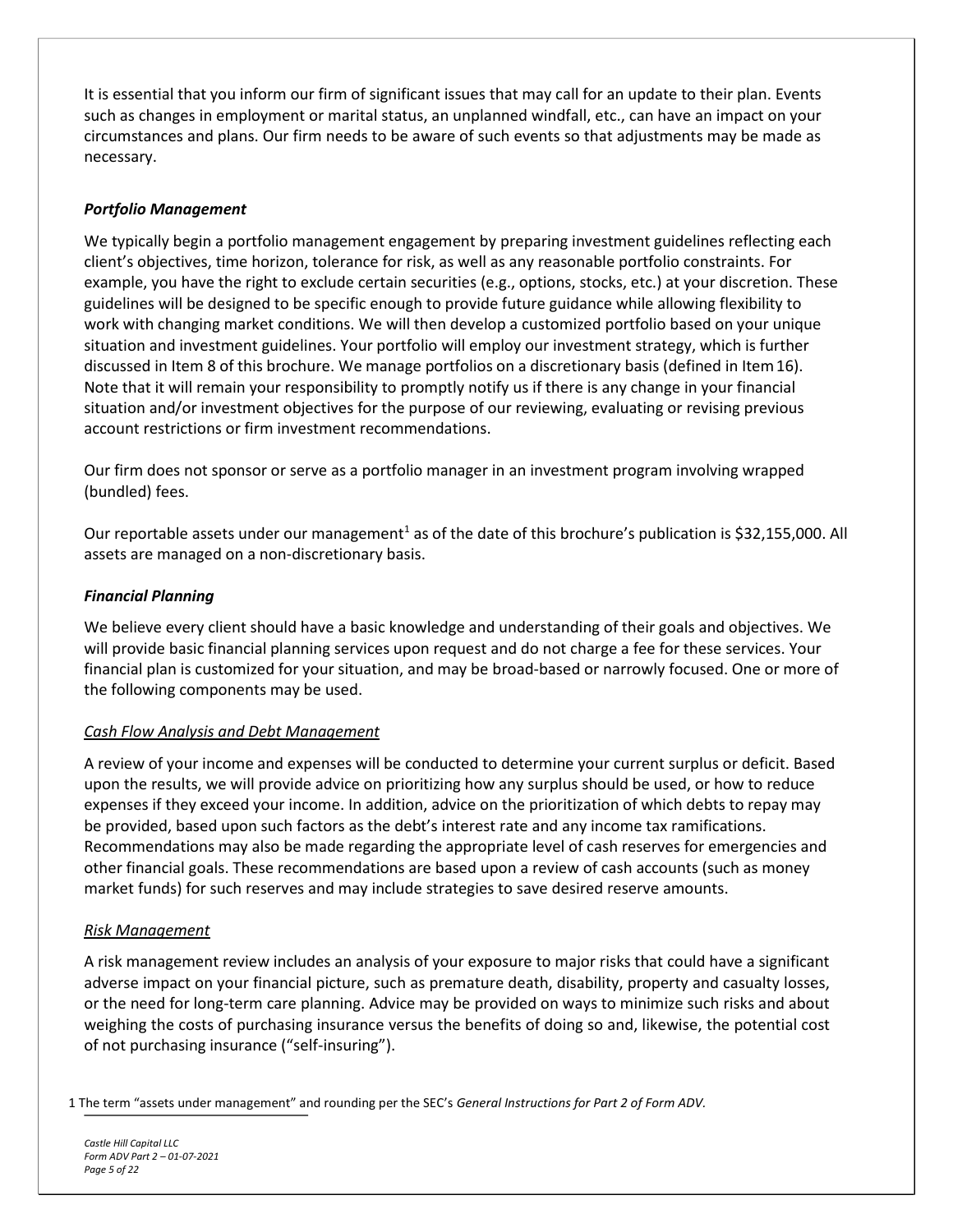# *Employee Benefits*

A review is conducted and analysis is made as to whether you, as an employee, are taking maximum advantage of your employee benefits. We will also offer advice on your employer-sponsored retirement plan, along with other benefits that may be available to you.

# *Personal Retirement Planning*

Retirement planning services typically include projections of your likelihood of achieving your financial goals, with financial independence usually the primary objective. For situations where projections show less than the desired results, a recommendation may include showing you the impact on those projections by making changes in certain variables (i.e., working longer, saving more, spending less, taking more risk with investments). If you are near retirement or already retired, advice may be given on appropriate distribution strategies to minimize the likelihood of running out of money or having to adversely alter spending during your retirement years.

### *College Funding*

Advice involving college funding may include projecting the amount that will be needed to achieve postsecondary education funding goals, along with savings strategies and the "pros-and-cons" of various college savings vehicles that are available. We are also available to review your financial picture as it relates to eligibility for financial aid or the best way to contribute to family members, such as grandchildren, if appropriate.

# *Tax Planning Strategies*

Advice may include ways to minimize current and future income taxes as a part of your overall financial planning picture. For example, recommendations may be offered as to which type of account(s) or specific investments should be owned based in part on their "tax efficiency," with consideration that there is always a possibility of future changes to federal, state or local tax laws and rates that may impact your situation. The firm may refer the client to an accountant or tax specialist in order to get a second professional opinion.

### *Estate Planning*

Our review typically includes an analysis of your exposure to estate taxes and your current estate plan, which may include whether you have a will, powers of attorney, trusts and other related documents. We may assess ways to minimize or avoid future estate taxes by implementing appropriate estate planning strategies such as the use of applicable trusts.

We recommend that you consult with a qualified attorney when you initiate, update, or complete estate planning activities. We may provide you with contact information for attorneys who specialize in estate planning when you wish to hire an attorney for such purposes. From time-to-time, we will participate in meetings or phone calls between you and your attorney with your prior approval.

### *Investment Consultation*

Investment consultation services often involve providing information on the types of investment vehicles available, employee retirement plans, stock options, investment analysis and strategies, asset selection and portfolio design, as well as limited assistance if your investment account is maintained at another broker/dealer or custodian. The strategies and types of investments that may be recommended are further discussed in Item 8 of this brochure.

*Castle Hill Capital LLC Form ADV Part 2 – 01-07-2021 Page 6 of 22*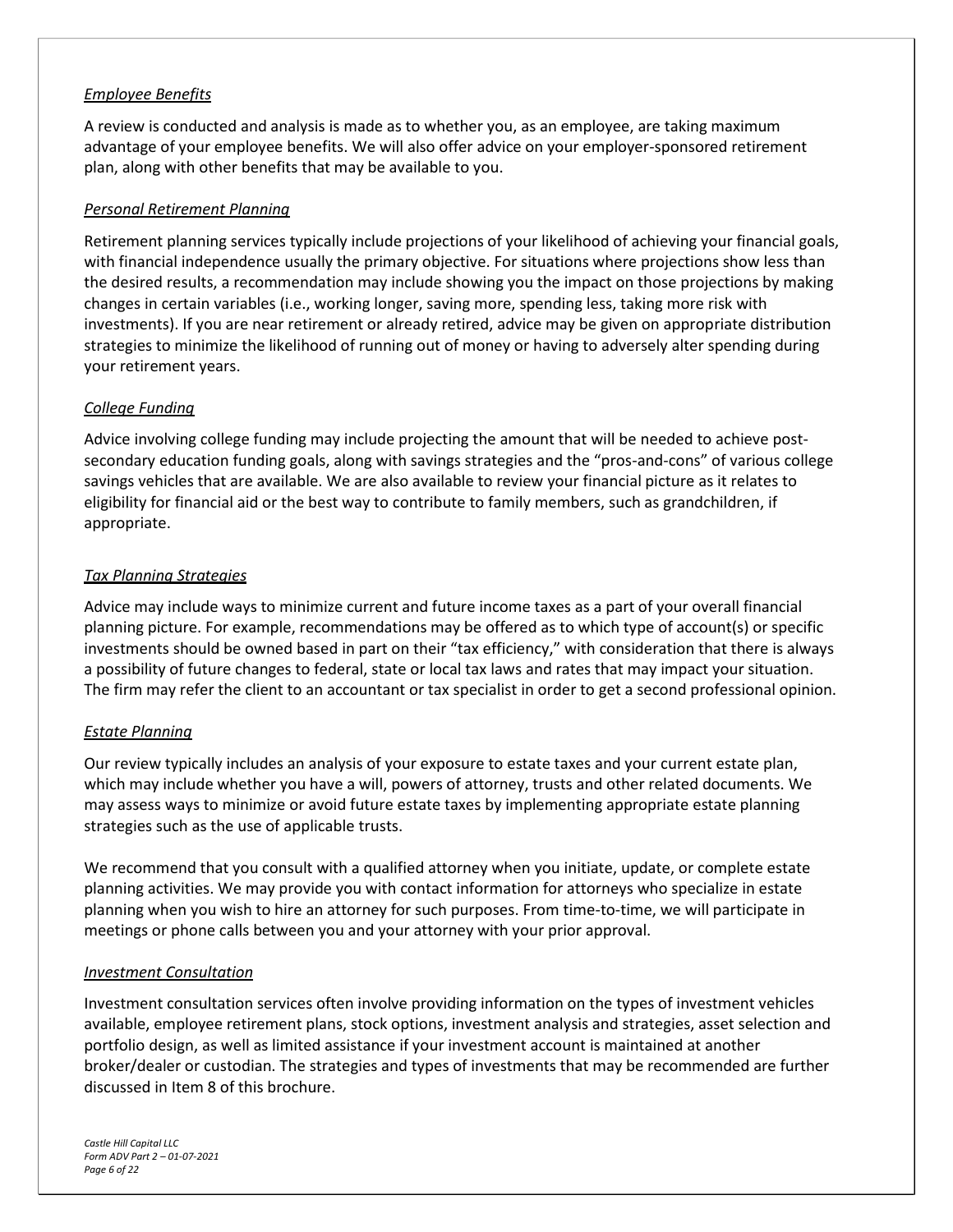# *Broad-Based v. Modular Financial Planning*

A broad-based plan is an endeavor that requires detail. Certain variables can affect the development of your plan, such as the quality of your own records, complexity and number of current investments, diversity of insurance products and employee benefits you currently hold, size of the potential estate, and special needs of the client or their dependents, among others. We will present you with a summary of our recommendations, guide you in the implementation of some or all of them per your decision, as well as offer you periodic reviews thereafter. Our clients retain full discretion over all implementation decisions and are free to accept or reject any recommendation we make.

# <span id="page-6-0"></span>**Item 5 - Fees and Compensation**

The services to be provided to you and their specific fees will be detailed in your engagement agreement. Our fees are negotiable and published fees may be discounted. The final determination will be made by our firm. We strive to offer fees that are fair and reasonable in light of the experience of our firm and the services to be provided to you.

# Types of Fees and Payment Schedule

# *Financial Planning*

We believe every client should have a basic knowledge and understanding of their goals and objectives, as well as a foundation -- their plan. As such, we do not charge a fee for our financial planning sessions.

# *Portfolio Management*

Portfolio management services accounts are assessed an annualized asset-based fee of 1.00% (100 basis points) that is paid quarterly, in arrears (25 basis points per quarter). The fee will be determined by the reporting account value as of the last market day of each quarter, and in consonance with the statement you will receive from your custodian of record for the purpose of verifying the computation of our advisory fee. The fee is calculated by multiplying the quotient by the applicable number of basis points (one basis point equals 1/100 of one percent). The result is then divided by four to determine the quarterly fee. In the rare absence of a reportable market value, our firm may seek a third-party opinion from a recognized industry source (e.g., unaffiliated public accounting firm), and our clients may choose to separately seek such an opinion at their own expense as to the valuation of "hard-to-price" securities if necessary.

The first billing cycle will begin once the client agreement is executed and account assets have settled into your separately identifiable account held by your custodian of record. Fees for partial quarters will be prorated based on the remaining days in the reporting period in which the firm services the account. Fee payments will generally be assessed within the first 30 calendar days of each billing cycle. Our firm will send you and your custodian of record written notice (invoice) each billing period that describes the advisory fees to be deducted from the account at our firm's request. The invoice will include the total fee assessed, covered time period, calculation formula utilized, and reference to the assets under management in which the fee had been based.

Your written authorization in our firm's engagement agreement is required in order for the custodian of record to deduct advisory fees from your account. The custodian will remit our fees directly to our firm. All fees deducted from your account will be noted on statements that you will receive directly from your custodian of record.<sup>2</sup> We encourage you to verify the accuracy of fee calculations; the custodian may not

<sup>&</sup>lt;sup>2</sup> Periodic account value variances between the firm's invoice and custodian statement (beyond the firm's control) may occur due to late trade settlement, dividend distribution, etc., requiring adjusted transaction reporting from the custodian of record.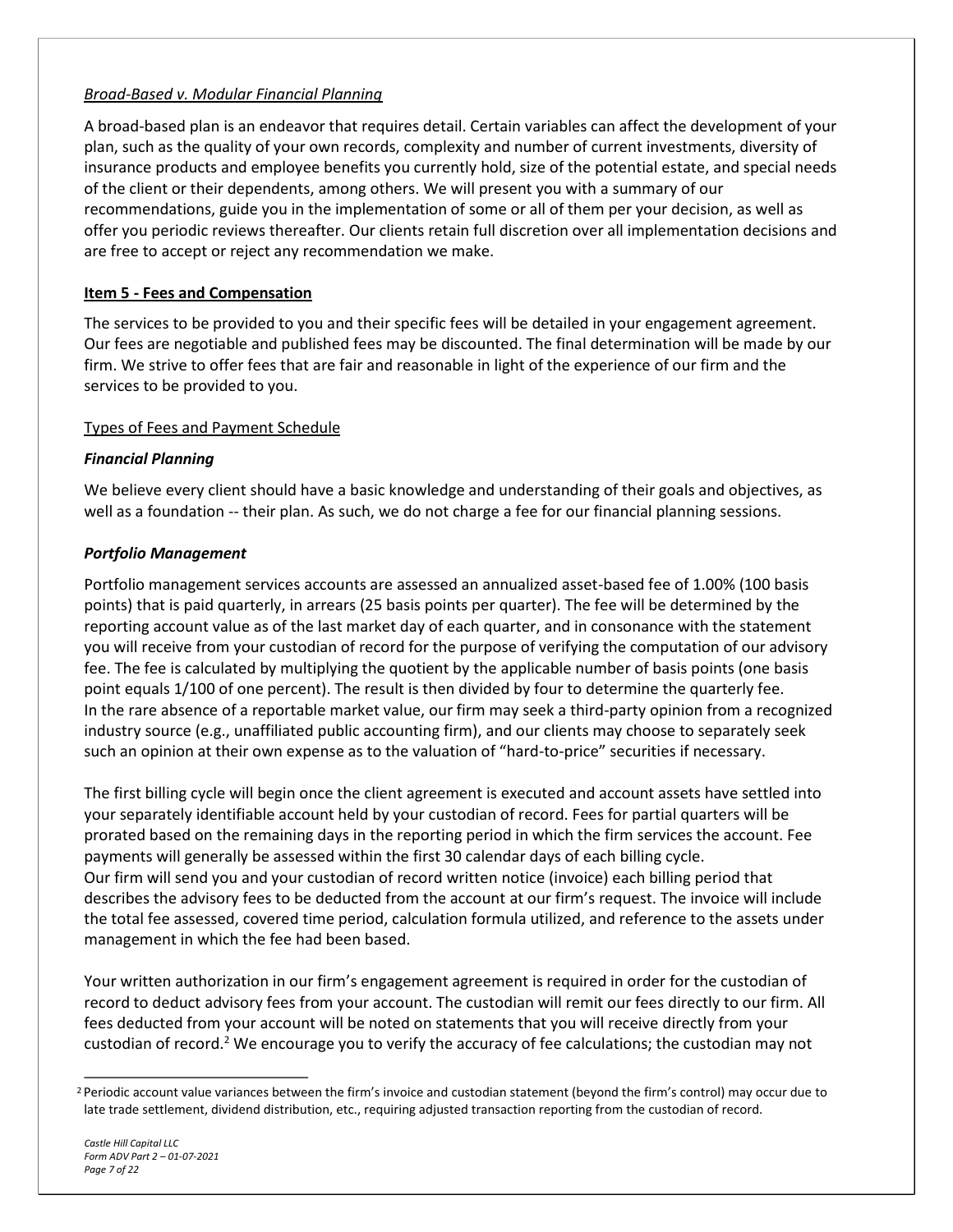verify the accuracy of advisory fee assessments for each account or on a consistent basis. Direct payment of our advisory fee via check is acceptable in lieu of having the fee withdrawn from an investment account.

#### Additional Client Fees

Any transactional or service fees (sometimes termed *brokerage fees*), individual retirement account fees, qualified retirement plan fees, account termination fees, or wire transfer fees will be borne by the account holder per the separate fee schedule of the custodian of record. We will ensure you receive a copy of our recommended custodian's fee schedule at the beginning of the engagement, and you will be notified of any future changes to these fees by the custodian of record and/or third-party administrator for certain taxqualified plans. In addition, advisory fees paid to our firm for its services are separate from any internal fees or charges a client may pay for mutual funds, exchange-traded funds (ETFs), exchange-traded notes (ETNs), or other similar investments. Additional information about our fees in relationship to our brokerage and operational practices are noted in Item 12.

Per annum interest at the current statutory rate in which the client resides may be assessed on fee balances due more than 30 days, and we may refer past due accounts to collections or legal counsel for processing. We reserve the right to suspend some or all services once an account is deemed past due.

### External Compensation involving Securities Transactions

Our firm does not charge or receive a commission or a mark-up on securities transactions, nor will the firm or an associate be paid a commission on the purchase of a securities holding that is recommended to a client. We do not receive "trailer" or SEC Rule 12b-1 fees from an investment company that may be recommended to a client. Fees charged by such issuers are detailed in prospectuses or product descriptions and interested investors are always encouraged to read these documents before investing. Our firm and its associates receive none of these described or similar fees or charges. You retain the right to purchase recommended or similar investments through the service provider of your choice.

### Termination of Services

Either party may terminate the agreement at any time by communicating the intent to terminate in writing. If you verbally notify our firm of the termination and following this notification we have not received your notice in writing, we will make a written notice of the termination in our records and send you our own termination notice as a substitute.

Our firm will not be responsible for investment allocation, advice or transactional services (except for limited closing transactions) upon receipt of a termination notice. It will also be necessary that we inform the custodian of record that the relationship between parties has been terminated.

If a client did not receive our Form ADV Part 2 firm brochure at least 48 hours prior to entering into our firm's agreement, then that client will have the right to terminate the engagement without fee or penalty within five business days after entering into the agreement. Portfolio management clients that terminate their agreement after the five-day period will be assessed fees on a per-day prorated basis for services incurred from either (*i*) as a new client, the date of the engagement to the date of the firm's receipt of the written notice of termination, or (*ii*) all other engagements, the last billing period to the date of the firm's physical or constructive receipt of written termination notice. If we are unable to deduct our fees from your account at your custodian of record, then our earned fees will be due upon the client's receipt of our invoice.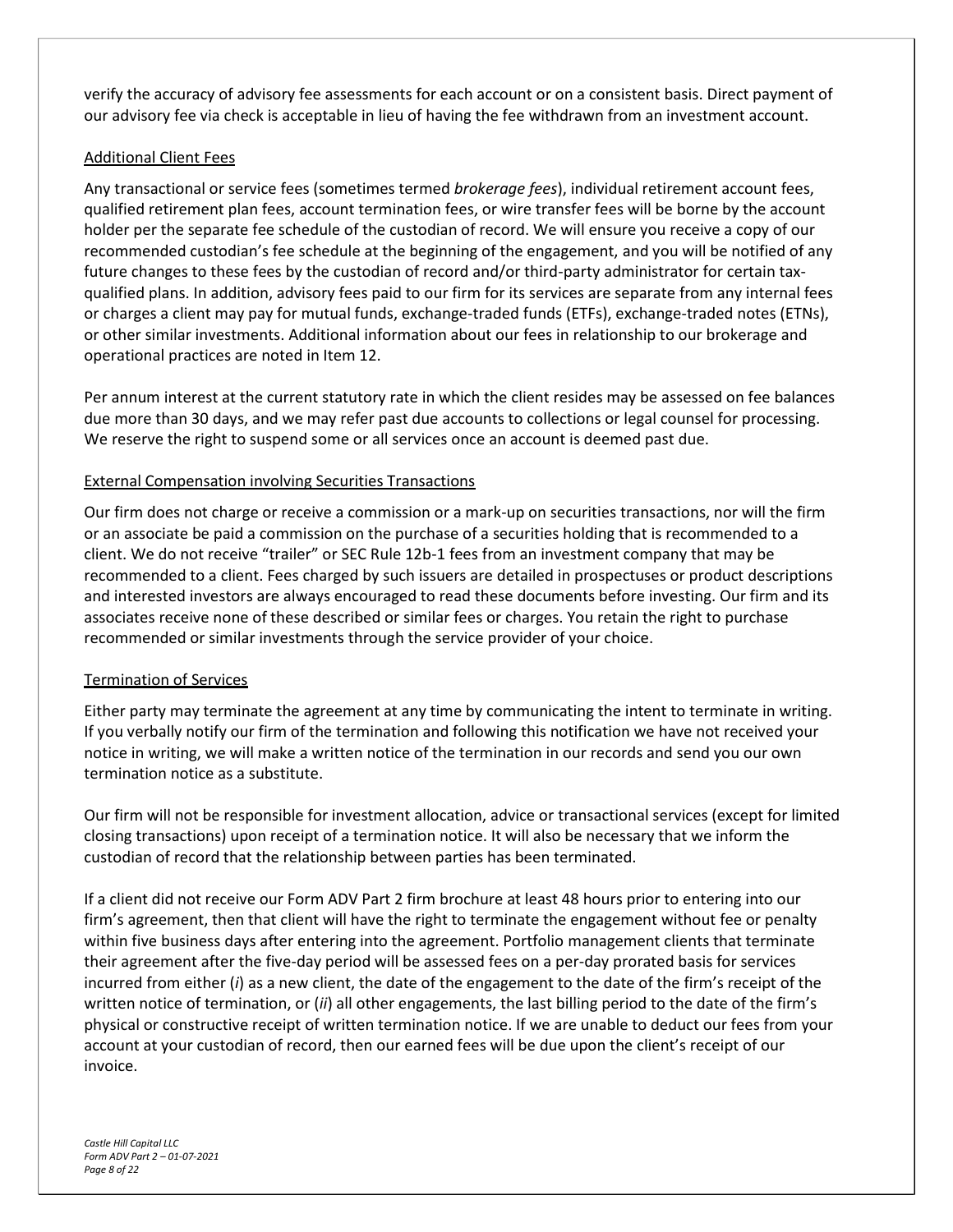# <span id="page-8-0"></span>**Item 6 - Performance-Based Fees and Side-By-Side Management**

Our firm's advisory fees will not be based on a share of capital gains or capital appreciation (growth) of any portion of managed funds, also known as performance-based fees. Our fees will also not be based on sideby-side management, which refers to a firm simultaneously managing accounts that do pay performancebased fees (such as a hedge fund) and those that do not.

# <span id="page-8-1"></span>**Item 7 - Types of Clients**

We provide advisory services to individuals, high net worth individuals and small businesses. We require a \$25,000 managed asset minimum but exceptions may be made. We do not require minimum income. Our firm may waive or reduce certain fees based on unique individual circumstances, special arrangements or preexisting relationships. Castle Hill Capital reserves the right to decline services to any prospective client for any nondiscriminatory reason.

### <span id="page-8-2"></span>**Item 8 - Methods of Analysis, Investment Strategies and Risk of Loss**

# *Methods of Analysis*

We utilize what we believe to be an appropriate blend of fundamental and technical analyses. We evaluate various economic factors including interest rates, the current state of the economy, or the future growth of an industry sector. We then study historical market patterns and trends to assist us in determining the direction of market as well as specific securities.

Our research is often drawn from sources such as financial periodicals, reports from economists and other industry professionals, in addition to company press releases, and regulatory filings, such as annual reports, prospectuses, etc.

### *Investment Strategies & Risk of Loss*

We recognize that each client's needs and goals are different; subsequently, portfolio strategies and underlying investment vehicles may vary.

Our primary strategy is one that employs active management. A portfolio employing an active management strategy is based on the belief that it is possible to create a profit from identifying or leveraging mispriced securities, or producing similar returns with less risk, or producing returns greater than a stated benchmark, such as a well-known index (e.g., S&P 500). This strategy may vary substantially based on the prevailing risk in the market. If it is felt that risk in the market is low, we may increase exposure to equities to attempt to take advantage of growth opportunities. When risk in the market is considered high, all or a portion of the portfolio's equity exposure may be moved to more stable short-term fixed income instruments and cash equivalent alternatives in order to preserve capital.

Our firm believes its strategies and investment recommendations are designed to produce the appropriate potential return for the given level of risk; however, there is no guarantee that an investment objective will be achieved. Investing in securities involves risk of loss that clients should be prepared to bear. While the following list is not exhaustive, we provide some examples of such risk involved with our investment strategy in the following paragraphs, and we believe it is important that our clients review and consider each prior to investing.

*Castle Hill Capital LLC Form ADV Part 2 – 01-07-2021 Page 9 of 22*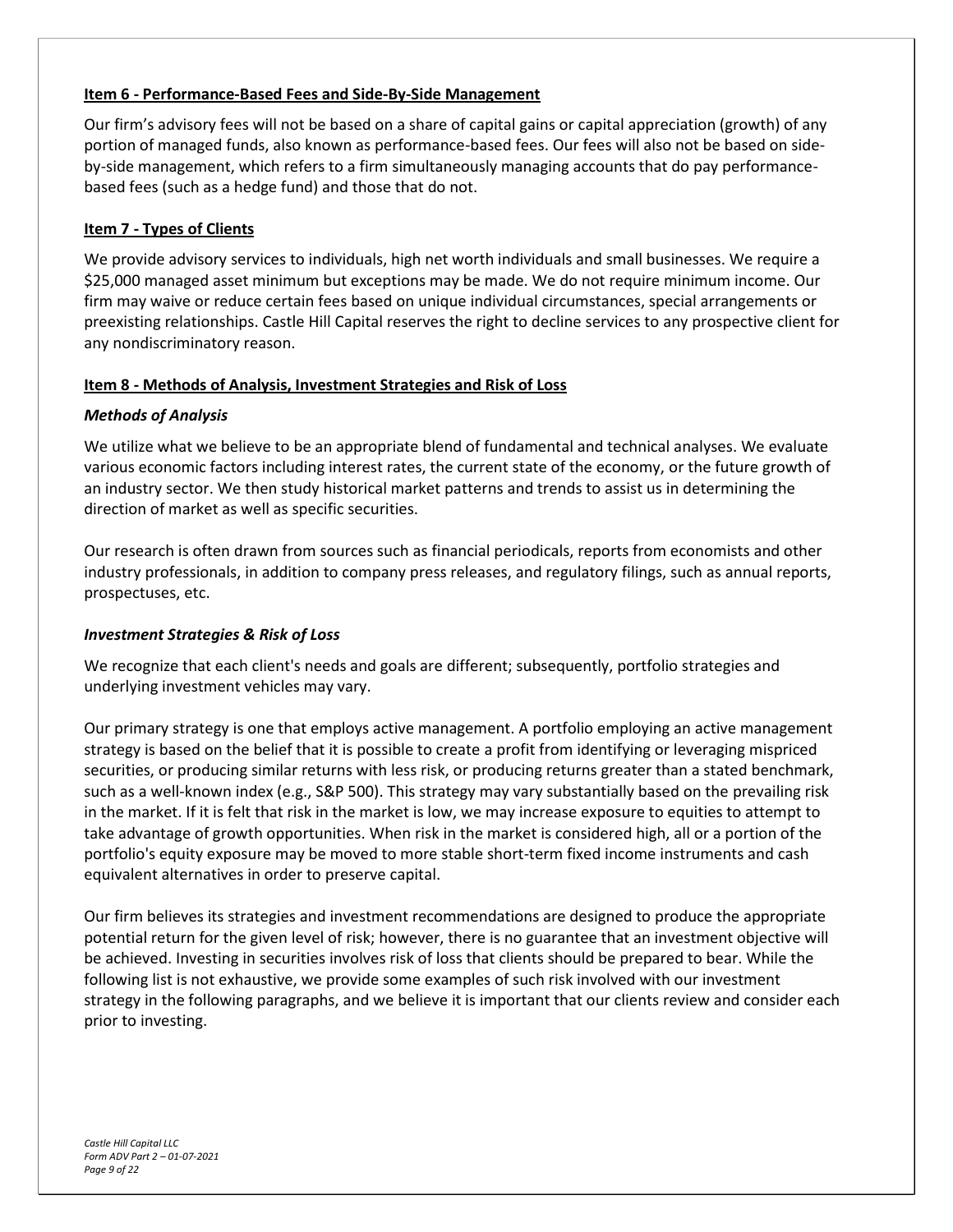#### *Active Portfolio Management*

A portfolio that employs active management strategies may, at times, outperform or underperform various benchmarks or other strategies. In an effort to meet or surpass these benchmarks, active portfolio management may require more frequent trading or "turnover." This may result in shorter holding periods, higher transactional costs and/or taxable events generally borne by the client, thereby potentially reducing or negating certain benefits of active asset management.

#### *Company Risk*

When investing in securities, such as stocks, there is always a certain level of company or industry-specific risk that is inherent in each company or issuer. There is the risk that the company will perform poorly or have its value reduced based on factors specific to the company or its industry. This is also referred to as *unsystematic risk* and can be reduced or mitigated through diversification.

#### *Equity (Stock) Risk*

Common stocks are susceptible to general stock market fluctuations and to volatile increases or decreases in value as market confidence in and perceptions of their issuers change. If an investor held common stock or common stock equivalents of any given issuer, they may be exposed to greater risk than if they held preferred stocks and debt obligations of the issuer.

Preferred stocks can be affected by interest rate and liquidity risks (described in adjacent paragraphs). Also note that their dividend payment is not guaranteed; some are subject to a call provision, meaning the issuer can redeem its preferred shares on demand, and usually when interest rates have fallen.

#### *Financial Risk*

Excessive borrowing to finance a business operation increases profitability risk because the company must meet the terms of its obligations in good times and bad. During periods of financial stress, the inability to meet loan obligations may result in bankruptcy and/or a declining market value.

#### *Fundamental Analysis*

The challenge involving fundamental analyses is that information obtained may be incorrect; the analysis may not provide an accurate estimate of earnings, which may be the basis for a security's value. If a security's price adjusts rapidly to new information, a fundamental analysis may result in unfavorable performance.

#### *Inflation*

Also called purchasing power risk; the chance that the cash flows from an investment won't be worth as much in the future because of changes in purchasing power due to inflation.

#### *Liquidity Risk*

The inability to readily buy or sell an investment for a price close to the true underlying value of the asset due to a lack of buyers or sellers. For example, while certain types of fixed income instruments are generally liquid (e.g., bonds), there are risks which may occur such as when an issue trading in any given period does not readily support "buys and sells" at an efficient price. Conversely, when trading volume is high, there is also a risk of not being able to purchase a particular issue at the desired price.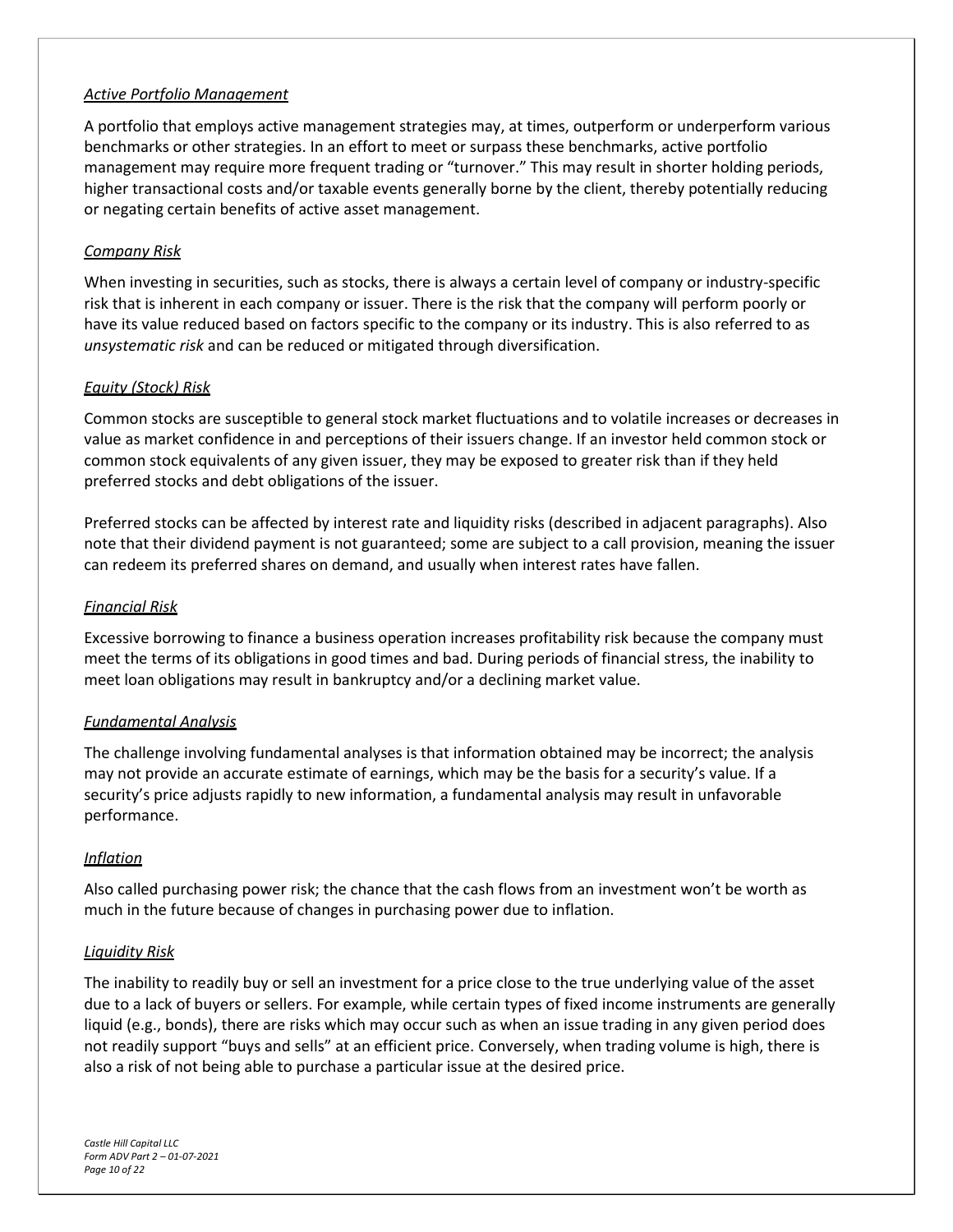### *Market Risk*

This is also called systematic risk. In cases where markets are under extreme duress, many securities lose their ability to provide diversification benefits. This is called systemic risk.

#### *Political Risk*

The risk of financial and market loss because of political decisions or disruptions in a particular country or region, and may also be known as "geopolitical risk."

#### *Research Data*

When research and analyses are based on commercially available software, rating services, general market and financial information, or due diligence reviews, a firm is relying on the accuracy and validity of the information or capabilities provided by selected vendors, rating services, market data, and the issuers themselves. While our firm makes every effort to determine the accuracy of the information received, we cannot predict the outcome of events or actions taken or not taken, or the validity of all information researched or provided which may or may not affect the advice on or investment management of an account.

#### *Technical Analysis*

The risk of investing based on technical analyses is that it may not consistently predict a future price movement; the current price of a security may reflect all known information. This may occur due to analyst bias or misinterpretation, a sector analysis error, late recognition of a trend, etc.

#### <span id="page-10-0"></span>**Item 9 - Disciplinary Information**

Neither the firm nor its management has been involved in a material criminal or civil action in a domestic, foreign or military jurisdiction, an administrative enforcement action, or self-regulatory organization proceeding that would reflect poorly upon our offering advisory business or its integrity.

#### <span id="page-10-1"></span>**Item 10 - Other Financial Industry Activities and Affiliations**

Firm policies require associated persons to conduct business activities in a manner that avoids conflicts of interest between the firm and its clients, or that may be contrary to law. We will provide disclosure to each client prior to and throughout the term of an engagement regarding any conflicts of interest involving its business relationships that might reasonably compromise its impartiality or independence.

Our advisory firm and its management are not registered nor has an application pending to register as a Financial Industry Regulatory Authority (FINRA) or National Futures Association (NFA) member firm, nor is the firm required to be registered with the noted regulatory bodies. Neither our firm nor its management is or has a material relationship with any of the following types of entities:

- accounting firm or accountant
- bank, credit union or thrift institution, or their separately identifiable department ordivision
- insurance company or insurance agency
- lawyer or law firm
- pension consultant
- real estate broker, dealer or advisor
- sponsor or syndicator of limited partnerships

*Castle Hill Capital LLC Form ADV Part 2 – 01-07-2021 Page 11 of 22*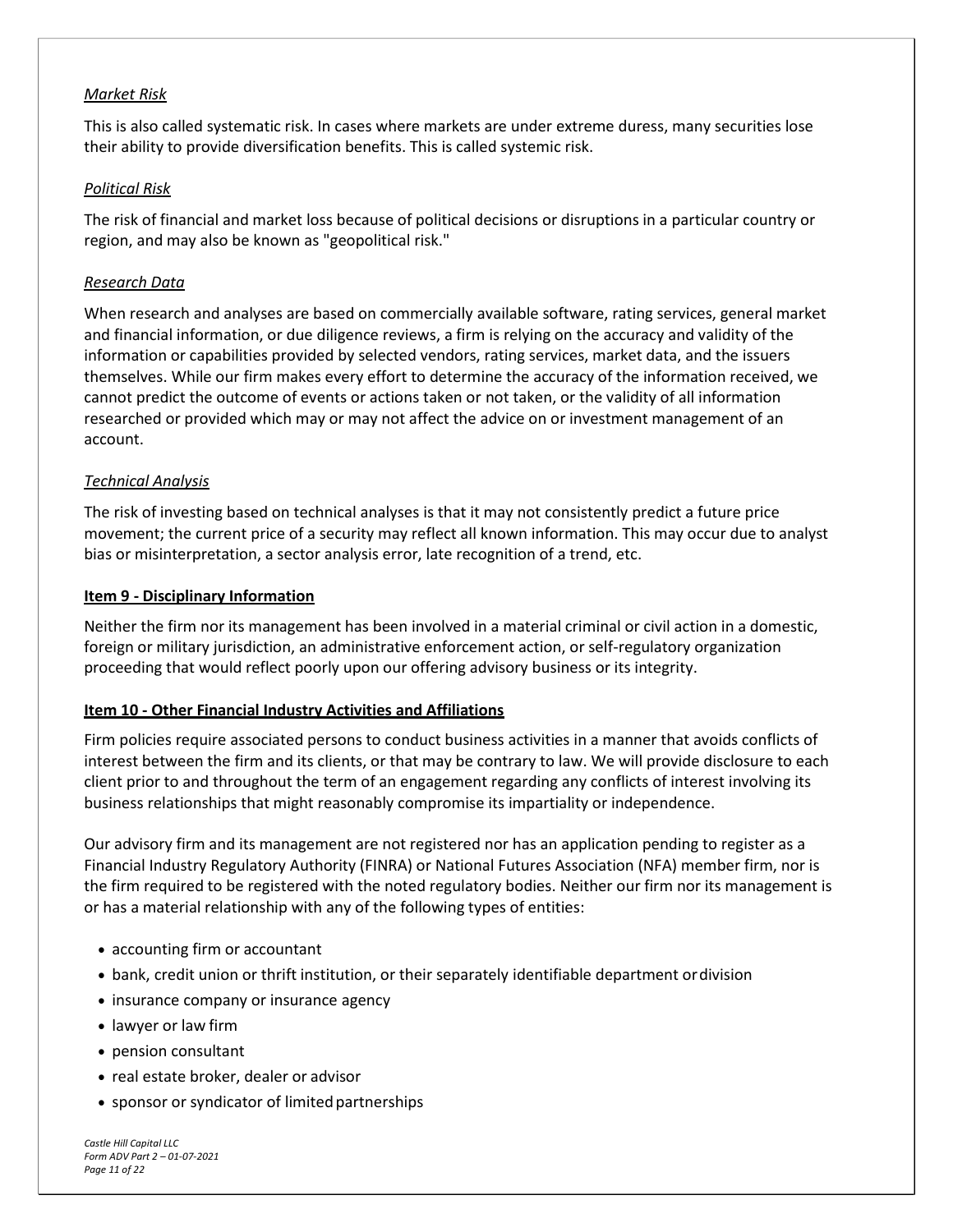- trust company
- issuer of a security, to include investment company or other pooled investment vehicle (including a mutual fund, closed-end investment company, unit investment trust, private investment company or "hedge fund," and offshore fund)

# <span id="page-11-0"></span>**Item 11 - Code of Ethics, Participation or Interest in Client Transactions and Personal Trading**

Castle Hill Capital holds itself to a *fiduciary standard*, which means the firm and its associates will act in the utmost good faith, performing in a manner believed to be in the best interest of its clients. Our firm believes that business methodologies, ethics rules, and adopted policies are designed to eliminate or at least minimize material conflicts of interest and to appropriately manage any material conflicts of interest that may remain. You should be aware that no set of rules can possibly anticipate or relieve all material conflicts of interest. Our firm will disclose to its advisory clients any material conflict of interest relating to the firm, its representatives, or any of its employees which could reasonably be expected to impair the rendering of unbiased and objective advice.

### *Privacy Policy Statement*

We respect the privacy of all clients and prospective clients (collectively termed "customers" per privacy regulations), both past and present. It is recognized that our clients have entrusted our firm with non-public personal information and it is important that both access persons and customers are aware of firm policy concerning what may be done with that information. The firm collects personal information about customers from the following sources:

- Information customers provide to complete their financial plan or investmentrecommendation;
- Information customers provide in engagement agreements and other documents completed in connection with the opening and maintenance of an account;
- Information customers provide verbally; and
- Information received from service providers, such as custodians, about customer transactions.

The firm does not disclose non-public personal information about our customers to anyone, except in the following circumstances:

- When required to provide services our customers have requested;
- When our customers have specifically authorized us to do so;
- When required during the course of a firm assessment (i.e., independent audit);or
- When permitted or required by law (i.e., periodic regulatory examination).

To ensure security and confidentiality, the firm maintains physical, electronic, and procedural safeguards to protect the privacy of customer information. Within the firm, access to customer information is restricted to personnel that need to know that information. All access persons and service providers understand that everything handled in firm offices are confidential and they are instructed not to discuss customer information with someone else that may request information about an account unless they are specifically authorized in writing by the customer to do so. This includes providing information about a spouse's or parent's account.

The firm will provide clients with our privacy policy statement on an annual basis and at any time, in advance, if firm privacy policies are expected to change.

*Castle Hill Capital LLC Form ADV Part 2 – 01-07-2021 Page 12 of 22*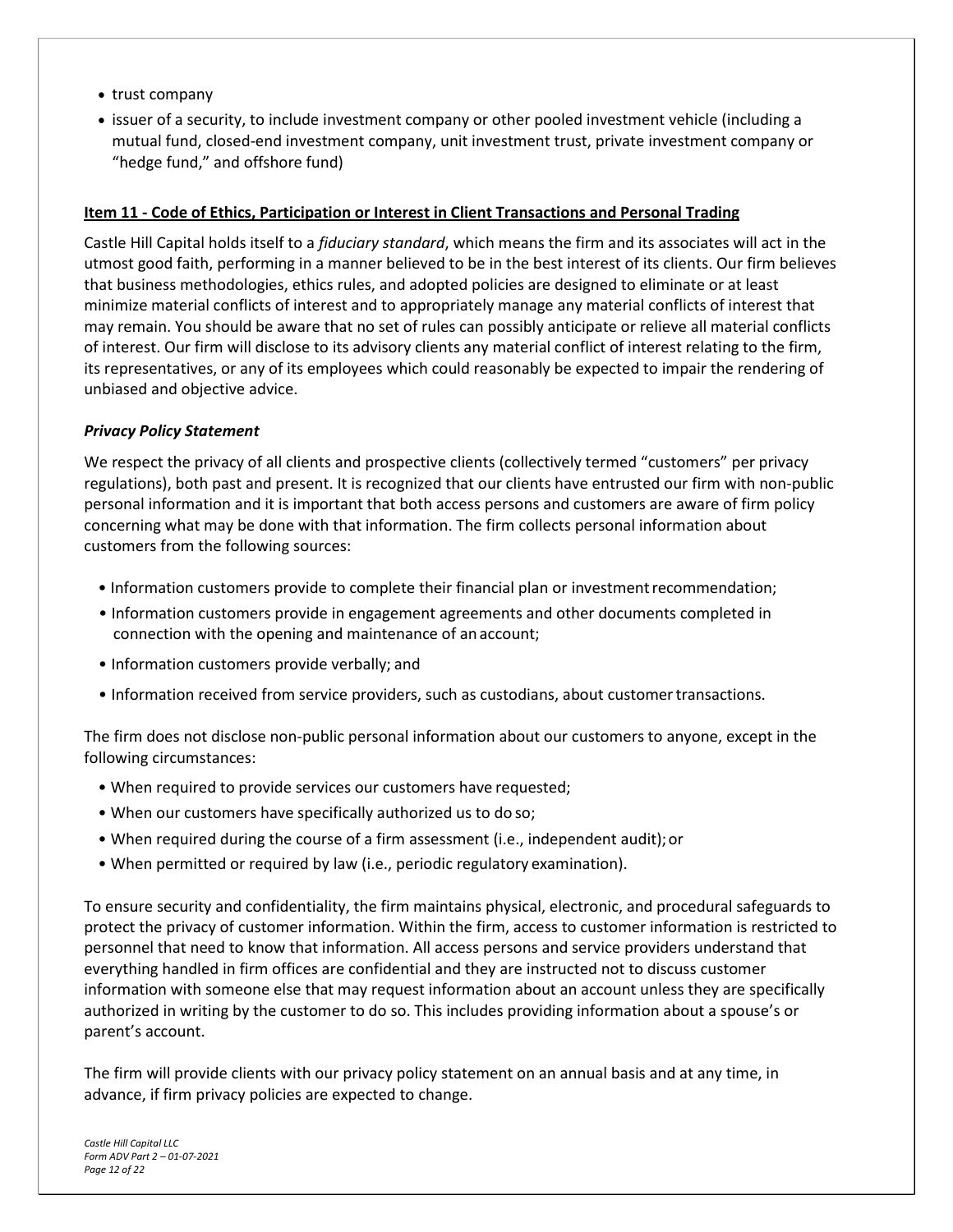# *Firm Recommendations and Conflicts of Interest*

The firm and its associates are prohibited from recommending to a client, or effect a transaction for a client, involving any security in which the firm or a "related person" (e.g., associate, an immediate family member, etc.) has a material financial interest, such as in the capacity as a board member, underwriter or advisor to an issuer of securities, etc.

An associate is prohibited from borrowing from or lending to a client unless the client is an approved lending institution.

The firm remains focused on ensuring that its offerings are based upon the needs of its clients, not resultant fees received for such services. We want to note that you have the right to reject a recommendation from our firm, and you have the right to complete a service or transaction through our firm or a service provider of your choice.

Castle Hill Capital does not trade for its own account (e.g., proprietary trading). The firm's related persons may buy or sell securities that are the same as, similar to, or different from, those recommended to clients for their accounts, and this poses a conflict of interest. We mitigate this conflict by ensuring that we have policies and procedures in place to ensure that the firm or a related person will not receive preferential treatment over a client. In an effort to reduce or eliminate certain conflicts of interest involving personal trading (i.e., trading ahead of client recommendation, etc.), firm policy requires that we periodically restrict or prohibit related parties' transactions.

### <span id="page-12-0"></span>**Item 12 - Brokerage Practices**

# *Factors Used to Select Broker/Dealers*

Your account must be separately maintained by a qualified custodian (generally a broker/dealer, bank or trust company) that is frequently reviewed for its capabilities to serve in that capacity by their respective industry regulatory authority. Our firm is not a custodian nor is there an affiliate that is a custodian.

We have entered into an agreement with Charles Schwab & Co., Inc. ("Schwab") to serve as custodian for our clients. Schwab is a FINRA and SIPC member,<sup>3</sup> and an SEC-registered broker/dealer. Our firm is independently owned and operated, and is not legally affiliated with Schwab. While we recommend that you use Schwab as custodian, you must decide whether to do so, and you will open the account by entering into an account agreement directly with Schwab. We do not technically open the account for you, but we will assist you in doing so. If you do not wish to place your account assets with Schwab, we may be able to manage the account at your preferred custodian depending on that custodian's account trading policies.

We seek to use a custodian who will hold client assets and execute transactions on terms that are overall advantageous when compared to other available providers and their services. We do not receive referrals from our custodian, nor are client referrals a factor in our selection of our custodian. Our firm considers a wide range of factors, including, among others, these:

<sup>&</sup>lt;sup>3</sup> Castle Hill Capital is not, nor required to be, a Securities Investor Protection Corporation (SIPC) member. Clients may learn more about the SIPC and how it serves member firms and the investing public by going to their website [at http://www.sipc.org.](http://www.sipc.org/)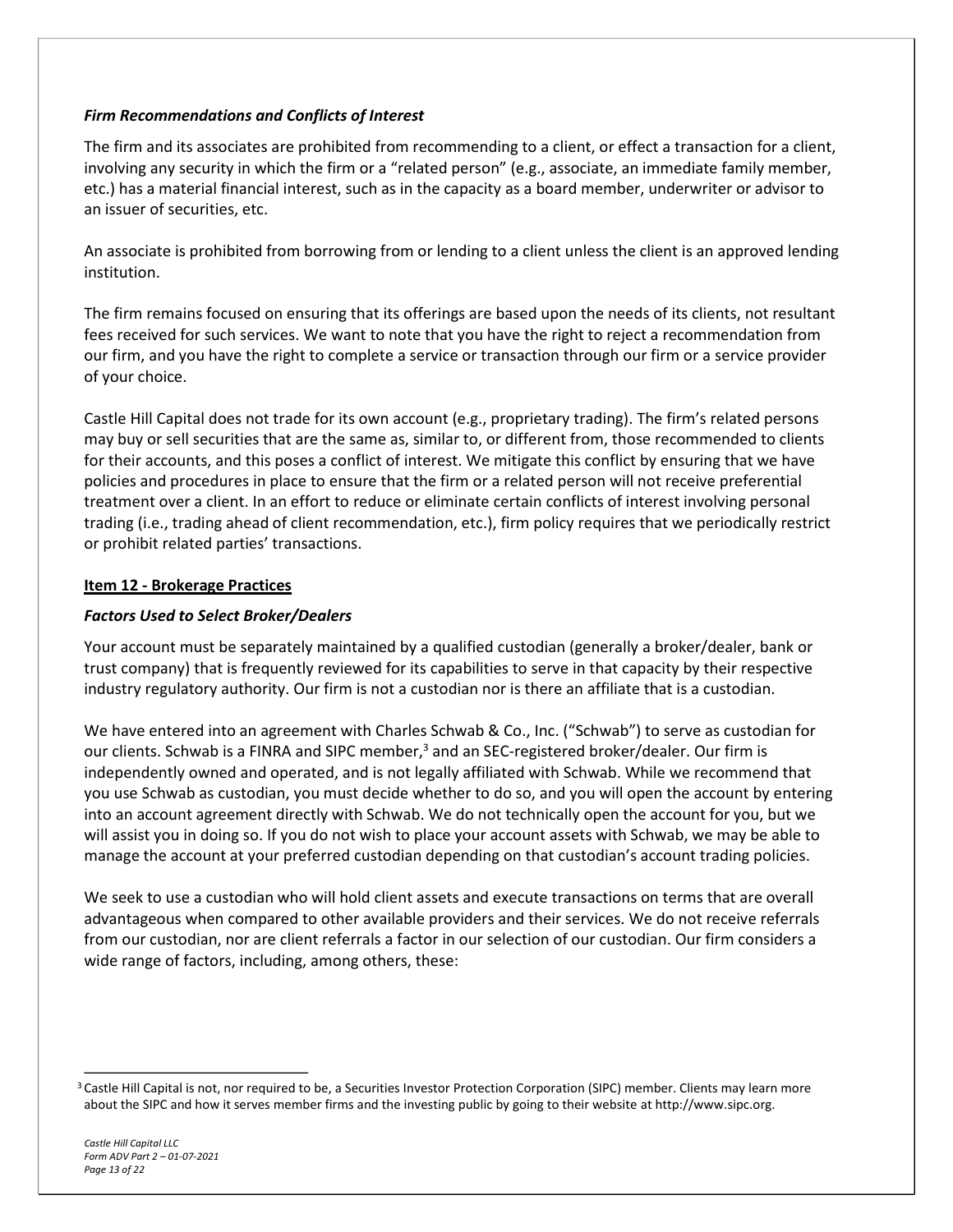- combination of transaction execution services along with asset custody services (generally without a separate fee for custody)
- capability to execute, clear and settle trades (buy and sell securities for anaccount)
- capabilities to facilitate transfers and payments to and from accounts (wire transfers, check requests, bill payment, etc.)
- breadth of investment products made available (stocks, bonds, mutual funds, ETFs, etc.)
- availability of investment research and tools that assist us in making investmentdecisions
- quality of services
- competitiveness of the price of those services (commission rates, margin interest rates, other fees, etc.) and willingness to negotiate them
- reputation, financial strength and stability of the provider
- their prior service to us and our other clients
- availability of other products and services that benefit us, as discussed below.

When your account is maintained at Schwab, you are typically not charged separately for custody services and Schwab is compensated by charging a commission or other fees on trades that Schwab executes or that settle into a Schwab account. Schwab's commission rates applicable to our client accounts were negotiated based on our commitment to maintain a certain amount of clients' assets in accounts held at Schwab. This commitment benefits our client because overall commission rates are lower than they would be if we had not made the commitment.

Schwab Advisor Services (formerly called "Schwab Institutional") is Schwab's business serving independent investment advisory firms similar to ours. They provide our firm and its clients with access to its institutional brokerage - trading, custody, reporting and related services - many of which are not typically available to Schwab retail customers. Schwab also makes available various support services. Some of those services help us manage or administer our clients' accounts, while others help us manage and grow our business. Schwab's support services are generally available to us on an unsolicited basis (we don't have to request them) and at no charge to us as long as we keep a certain level of our clients' assets in accounts at Schwab. If we have less than the desired amount of client assets at Schwab, they may charge us quarterly servicefees that we pay from our operating account. Schwab's institutional brokerage services include access to a broad range of investment products, execution of securities transactions, and custody of client assets. The investment products available through Schwab include some to which we might not otherwise have access or that would require a significantly higher minimum initial investment by our clients. Schwab's services described in previous paragraphs generally benefit our clients.

Schwab also makes available to our advisory firm other products and services that benefit us but may not directly benefit each client's account. These products and services assist us in managing and administering our clients' accounts. They include investment research, both Schwab's own and that of third parties. We may use this research to service all or some substantial number of our clients' accounts, including accounts not maintained at Schwab. In addition to investment research, Schwab also makes available software and other technology that:

- provides access to client account data (such as duplicate trade confirmations and account statements);
- facilitates trade execution and allocates aggregated trade orders for multiple clientaccounts;
- provides pricing and other market data;
- facilitates payment of our fees from our clients' accounts; and
- assists with back-office functions, recordkeeping and client reporting.

*Castle Hill Capital LLC Form ADV Part 2 – 01-07-2021 Page 14 of 22*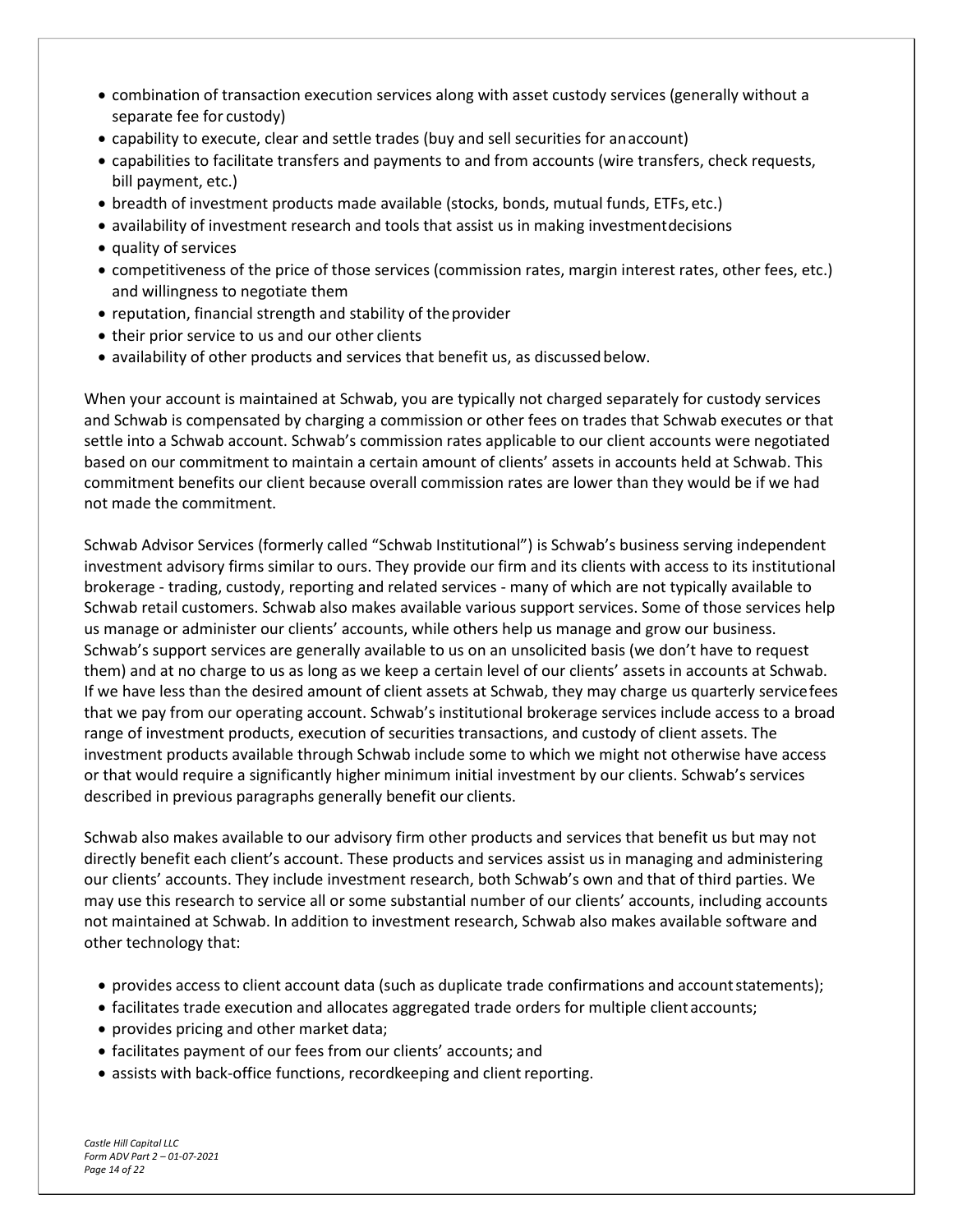Schwab also offers other services intended to help us manage and further develop our business enterprise, such as:

- educational conferences and events;
- technology, compliance, legal, and business consulting;
- publications and conferences on practice management and business succession; and
- access to employee benefits providers, human capital consultants and insuranceproviders.

Schwab may provide some of these services itself. In other cases, it will arrange for third-party vendors to provide the services to us. Schwab may also discount or waive its fees for some of these services or pay all or a part of a third party's fees. Schwab may also provide us with other benefits such as occasional business entertainment of our personnel. Some of the noted products and services made available by Schwab may benefit our advisory firm but may not directly benefit a client account, and certain research and other previously referenced services may qualify as "brokerage or research services" under Section 28(e) of the Securities Exchange Act of 1934. The availability of these services from Schwab benefit our firm because we do not have to produce or purchase them as long as our clients maintain accounts at Schwab. There is a conflict of interest since our firm has an incentive to select or recommend Schwab based on our interest in receiving these benefits rather than our clients' interest in receiving favorable trade execution. As a fiduciary, Castle Hill Capital strives to place the interests of its clients first, and it is important to mention that the benefit received by the firm through participation in Schwab's advisor support program does not depend on the amount of brokerage transactions effected through them. We think the selection of Schwab is in the best interests of our clients since the selection is primarily supported by the scope, quality, and cost of services provided as a whole -- not just those services that benefit our firm. Further, we will act in the best interest of its clients regardless of the custodian selected. We periodically conduct an assessment of any recommended service provider (including Schwab) which generally involves a review of the range and quality of services, reasonableness of fees, among other items, in comparison to industry peers.

#### *Best Execution*

"Best execution" means the most favorable terms for a transaction based on all relevant factors, including those listed in the paragraph titled *Factors Used to Select Broker/Dealers*. We recognize our obligation in seeking best execution for our clients; however, it is our belief that the determinative factor is not always the lowest possible cost but whether the selected custodian's transactions represent the best "qualitative execution" while taking into consideration the full range of services provided. Our firm will seek services involving competitive rates but it may not necessarily correlate into the lowest possible rate for each transaction. We have determined having our portfolio management clients' accounts trades completed through Schwab is consistent with our obligation to seek best execution of client trades.

#### *Directed Brokerage*

Our internal policy and operational relationship with our custodian requires client accounts custodied with them to have trades executed per their order routing requirements. We do not direct which executing broker should be selected for client account trades; whether that is an affiliate of our preferred custodian or another executing broker of our custodian's choice. As a result, a client may pay higher commissions or other transaction costs, experience greater spreads, or receive less favorable net prices on transactions than might otherwise be the case. In addition, since we routinely recommend a custodian for our advisory clients, and that custodian may choose to use the execution services of its broker affiliate for some or all of our client account transactions, there is an inherent conflict of interest involving our recommendation since our advisory firm receives various products or services described in this section from that custodian. Notethat

*Castle Hill Capital LLC Form ADV Part 2 – 01-07-2021 Page 15 of 22*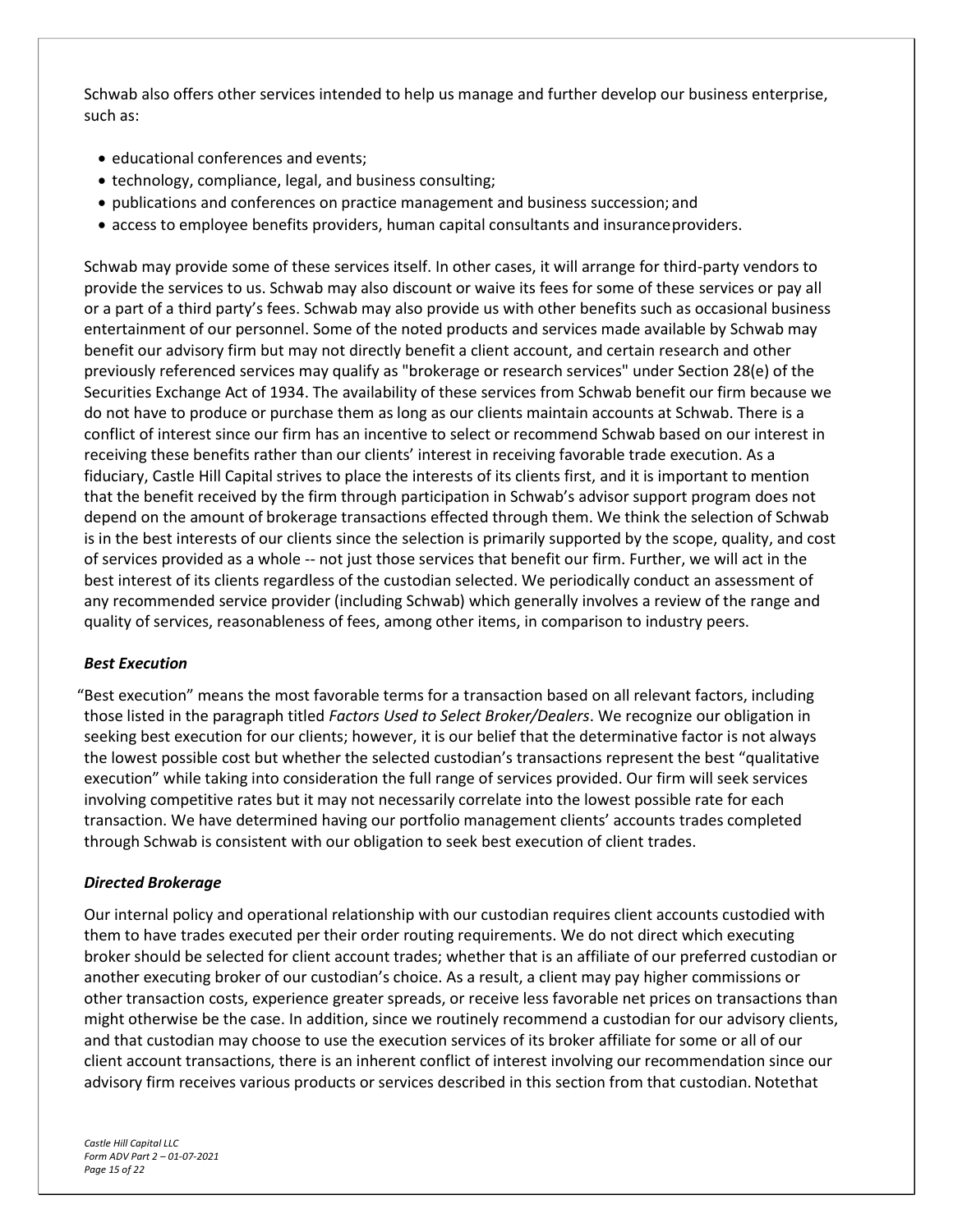we are not compensated for trade routing/order flow, nor are we paid commissions on such trades. We do not receive interest on our client accounts' cash balances.

Our portfolio management clients are unable to engage in directed brokerage via our custodian. As a result, they may pay higher commissions or other transaction costs, potentially experience greater spreads, or receive less favorable net prices on transactions for their account than would otherwise be the case if they had the opportunity to direct brokerage.

For those clients who maintain account assets at another custodian of record, they may choose to request that a particular broker is used to execute some or all account transactions. Under these circumstances, the client will be responsible for negotiating, in advance of each trade, the terms and/or arrangements involving their account with that broker, and whether the selected broker is affiliated with our custodian of record or not. We will not be obligated to seek better execution services or prices from these other brokers, and we are unable to aggregate the client's transactions for execution via our recommended custodian with other orders for accounts managed by our firm. The client may therefore pay higher commissions or other transaction costs, potentially experience greater spreads, or receive less favorable net prices on transactions for their account than would otherwise be the case.

### *Aggregating Securities Transactions*

Trade aggregation involves the purchase or sale of the same security for several clients/accounts at approximately the same time. This may also be termed "blocked, "bunched" or "batched" orders. Aggregated orders are effected in an attempt to obtain better execution, negotiate favorable transaction rates, or to allocate equitably among multiple client accounts should there be differences in prices, brokerage commissions or other transactional costs that might otherwise be unobtainable through separately placed orders. Our firm may, but is not obligated to, aggregate orders and we do not receive additional compensation or remuneration as a result of aggregated transactions.

Please note that when trade aggregation is not allowed or infeasible and necessitates individual transactions (e.g., withdrawal or liquidation requests, odd-lot trades, non-discretionary accounts, etc.), an account may potentially be assessed higher costs or less favorable prices than those where aggregation has occurred.

#### <span id="page-15-0"></span>**Item 13 - Review of Accounts**

#### *Scheduled Reviews*

Periodic reviews are encouraged for our planning services, and we recommend that they occur on at least an annual basis. Reviews will be conducted by Jonathan Maula and typically involves analysis and possible revision of your previous plan. A copy of revised plans or asset allocation reports will be provided upon request.

Investment portfolios are reviewed on a quarterly or more frequent basis by Mr. Maula. Client-level reviews are also completed by Mr. Maula, and we recommend that they occur on at least an annual basis. A copy of a revised investment guideline or asset allocation reports will be provided to the client upon request.

#### *Unscheduled Reviews*

You should contact our firm for additional reviews when you anticipate or have experienced changes in your financial situation (i.e., changes in employment, an inheritance, the birth of a new child, etc.), or should you prefer to change requirements involving your investment account. Non-periodic reviews are conducted by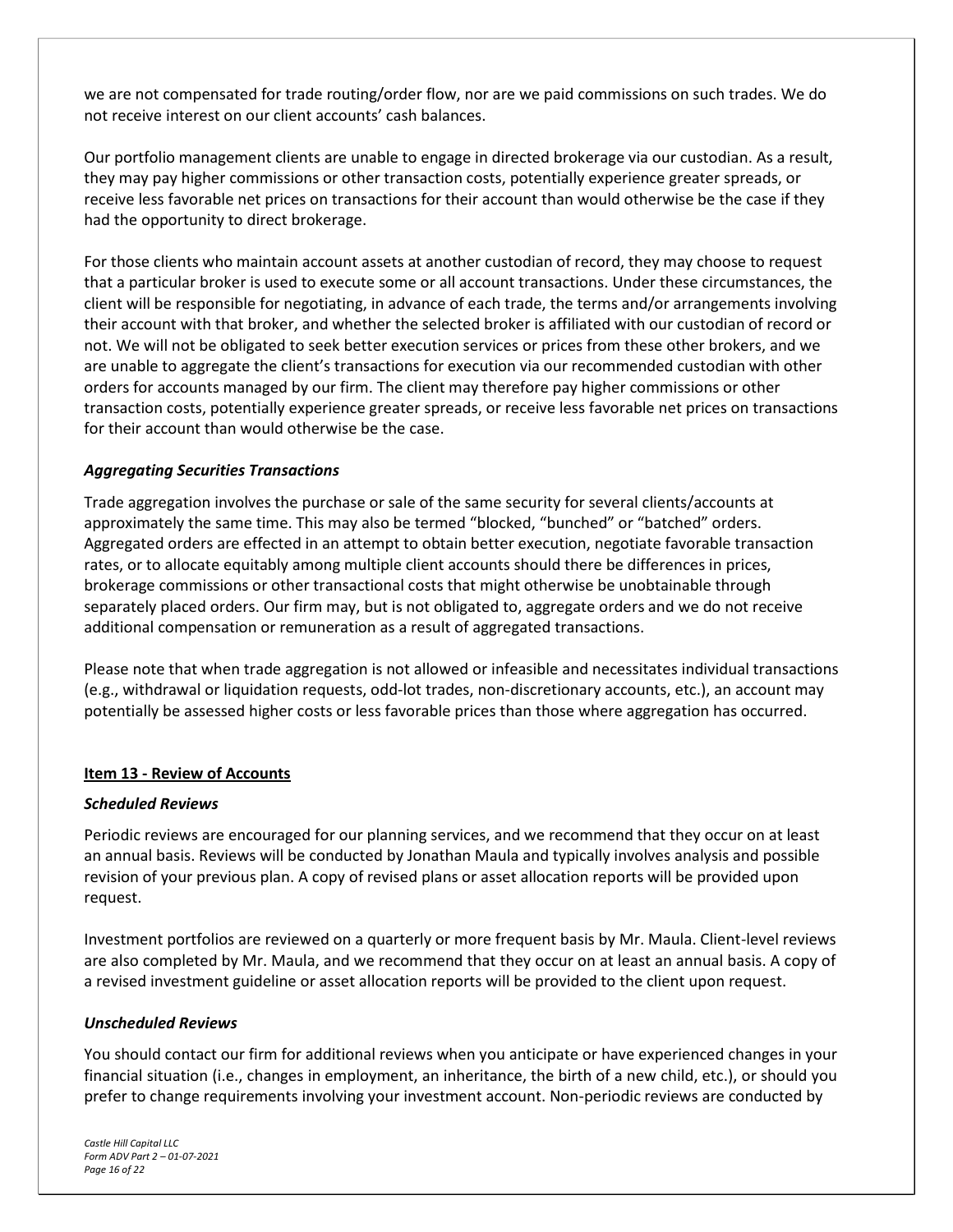Jonathan Maula, and a copy of revised plans or asset allocation reports will be provided to the client upon request.

Additional portfolio reviews by Mr. Maula may be triggered by news or research related to a specific holding, a change in our view of the investment merits of a holding, or news related to the macroeconomic climate affecting a sector or holding within that sector. A portfolio may be reviewed for an additional holding or when an increase in a current position is under consideration. Account cash levels above or below what we deem appropriate for the investment environment, given the client's stated tolerance for risk and investment objectives, may also trigger a review.

# *Client Reports*

Whether you have opened and maintained an investment account on your own or with our assistance, you will receive account statements sent directly from mutual fund companies, transfer agents, custodians or brokerage companies where your investments are held. We urge you to carefully review these account statements for accuracy and clarity, and to ask questions when something is not clear.

Our firm provides written quarterly performance reports which are calculated using a time-weighted rate of return methodology. These will be reviewed for accuracy by Jonathan Maula prior to delivery. The reports are intended to inform clients about investment performance over the current period, as well as various other time periods. Clients are urged to carefully review and compare account statements that they have received directly from their custodian of record with any report they may receive from our firm or any other source that contains investment performance information.

#### <span id="page-16-0"></span>**Item 14 - Client Referrals and Other Compensation**

We do not engage in solicitation activities. If we receive or offer an introduction to a client, we do not pay or earn a referral fee, nor are there established *quid pro quo* arrangements. Each client has the right to accept or deny such referral or subsequent services.

### <span id="page-16-1"></span>**Item 15 - Custody**

Client accounts will be maintained by an unaffiliated, qualified custodian. Our firm is considered to maintain custody if the client has a SLOA (standard letter of authorization) with the firm and the funds being dispersed are to a third party. Our firm:

- Restricts the firm or an associate from serving as trustee or having general power of attorney over a client account;
- Does not accept or forward client securities (i.e., stock certificates) erroneously delivered to ourfirm;
- Will not collect advance fees of \$1,200 or more for services that are to be performed six months or more into the future;
- Will not authorize an associate to have knowledge of a client's account access information (i.e., online 401(k), brokerage or bank accounts) if such access would allow physical control over accountassets;
- Prohibits associates from having authority to directly withdraw securities or cash assets from a client account unless the client has a SLOA (standing letter of authorization). If the client has an SLOA with the firm the following conditions will be met: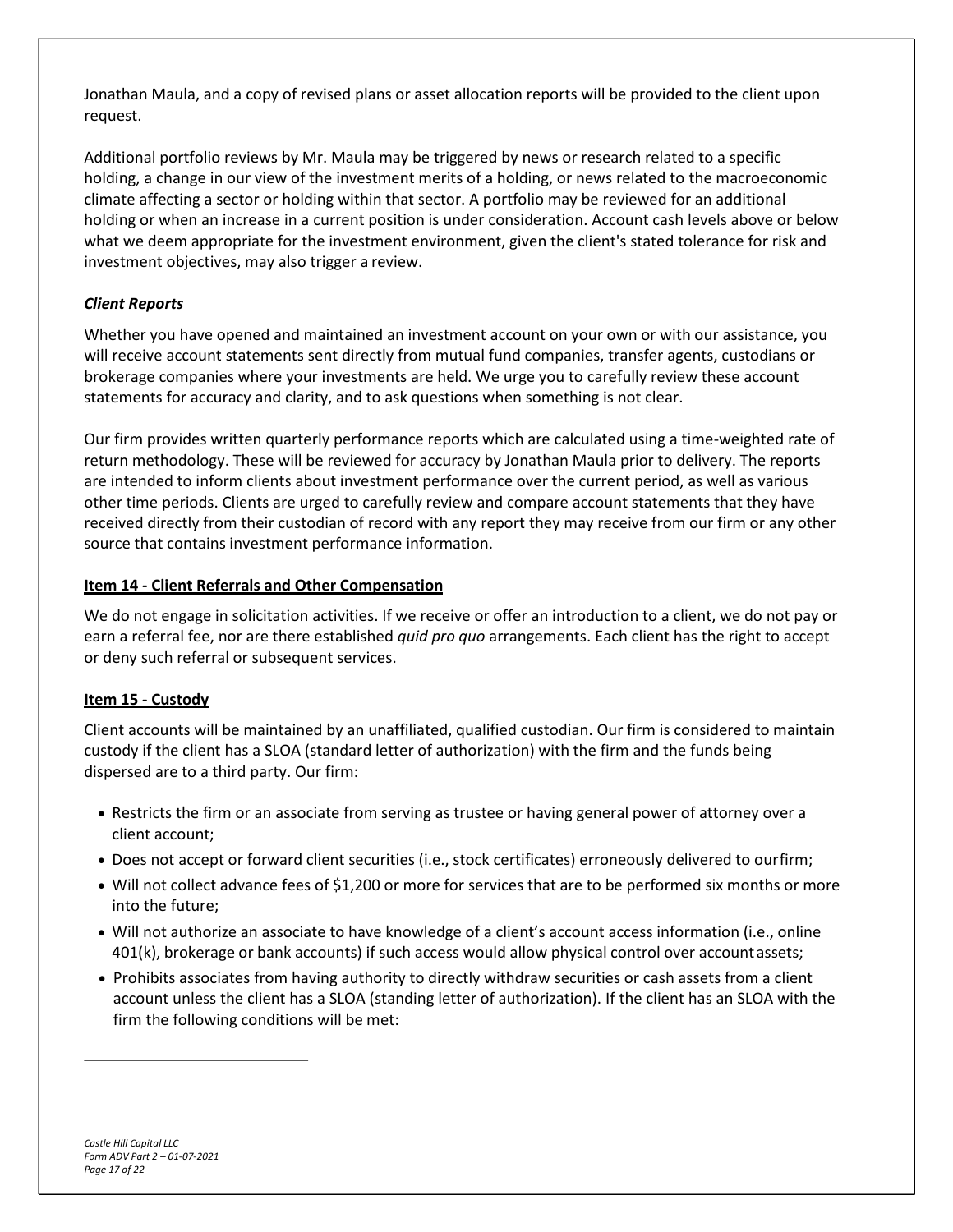- The client provides instruction to the qualified custodian, in writing, that includes the client's signature, the third party's name, and either the third party's address or the third party's account number at a custodian to which the transfer should be directed.
- The client authorizes the investment adviser, in writing, either on the qualified custodian's form or separately, to direct transfers to the third party either on a specified schedule or from time to time.
- The client's qualified custodian performs appropriate verification of the instruction, such as a signature review or other method to verify the client's authorization, and provides a transfer of funds notice to the client promptly after each transfer.
- The client has the ability to terminate or change the instruction to the client's qualified custodian.
- The investment advisor has no authority or ability to designate or change the identity ofthe third party, the address, or any other information about the third party contained in the client's instruction.
- The investment adviser maintains records showing that the third party is not a related party of the investment adviser or located at the same address as the investmentadviser.
- The client's qualified custodian sends the client, in writing, an initial notice confirming the instruction and an annual notice reconfirming the instruction.
- Since we may request the withdrawal of advisory fees from an account, we are deemed to have "limited" custody and we will only do so on the following terms:
	- Our firm will possess written authorization from the client to deduct advisory fees from an account held by the custodian,
	- We will send the qualified custodian written notice of the amount of the fee to bededucted from the client's account, and
	- Our firm will send the client an itemized invoice including any formulae used to calculatethe fee, the time period covered by the fee, and the amount of assets under management on which the fee was based.

Your custodian of record will provide you with your investment account transaction confirmations and account statements, which will include all debits and credits as well as our firm's advisory fee for that period. Statements are provided to you on at least a quarterly basis or as transactions occur within your account.

As a reminder, if you receive a report from any source that contains investment performance information, you are urged to carefully review and compare your statements that you have received from your custodian of record to determine that report's accuracy.

### <span id="page-17-0"></span>**Item 16 - Investment Discretion**

We generally conduct portfolio management on a *discretionary* basis. Via limited power of attorney signed by the client, discretionary authority allows our firm to implement investment decisions, such as the purchase or sale of a security on behalf of an account, without requiring the client's prior authorization for each transaction in order to meet stated investment objectives. This authority will be granted through your execution of both our engagement agreement and the selected custodian's account opening documents.

*Castle Hill Capital LLC Form ADV Part 2 – 01-07-2021 Page 18 of 22*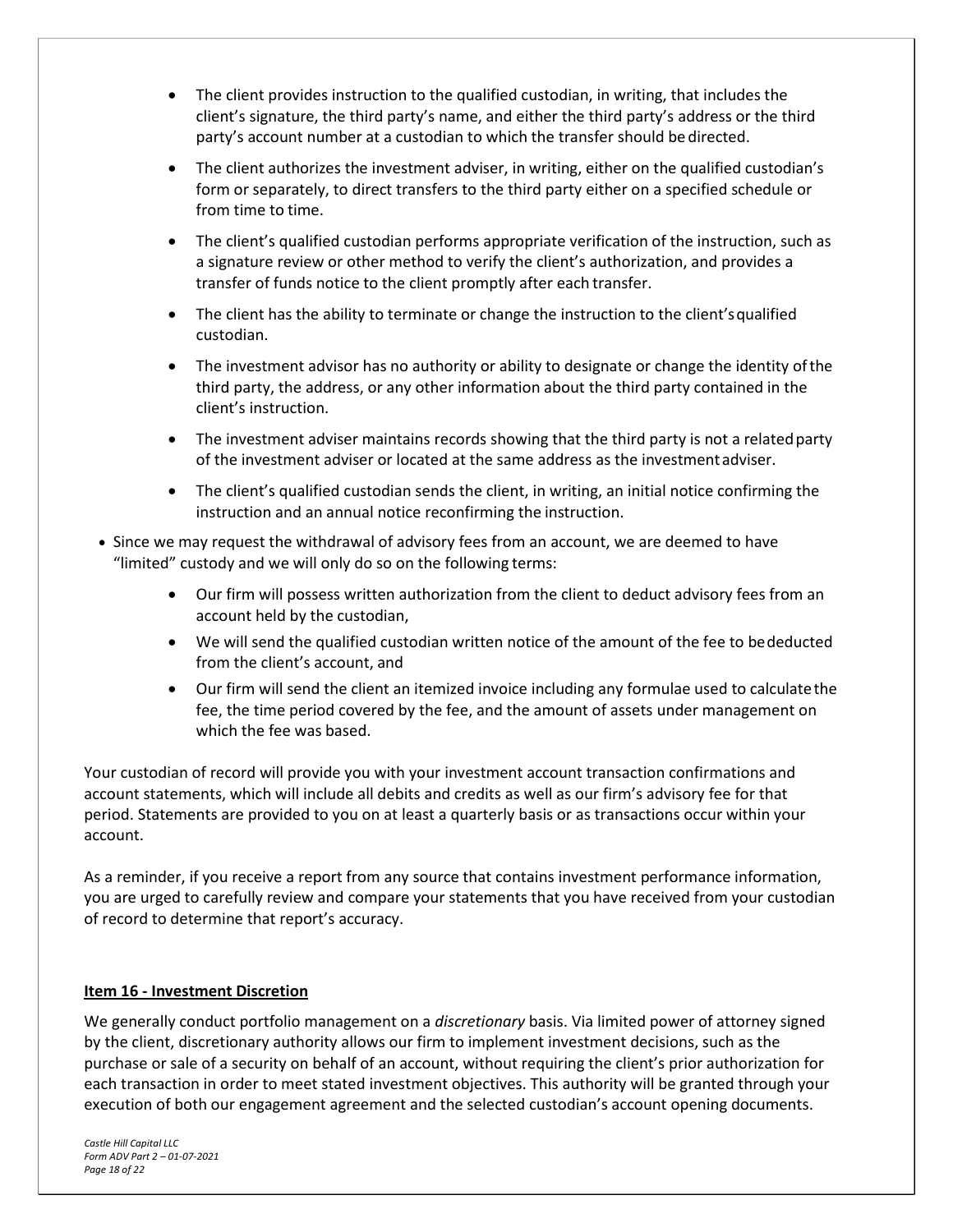Note that your custodian will specifically limit our firm's authority within your account to the placement of trade orders and the request for the deduction of our advisory fees.

Our firm prefers to not manage client accounts on a *nondiscretionary basis* but we may accommodate such requests on a case-by-case basis. Such account authority requires your ongoing prior approval involving the investment and reinvestment of account assets, portfolio rebalancing, or for our firm to give instructions to the custodian maintaining your account (i.e., wire instructions, etc.). You will be required to execute our firm's client services agreement that describes our limited account authority, as well as the custodian of record's account opening document that includes their limited power of attorney form or clause. Please note that in light of the requirement for your pre-approval you must make yourself available and keep our firm updated on your contact information so that instructions can be efficiently effected on your behalf.

You may amend our account authority by providing our firm revised written instructions. As noted in Item 4, we will allow for reasonable restrictions involving the management of your account. It remains your responsibility to notify us if there is any change in your situation and/or investment objective so that we may reevaluate previous investment recommendations or portfolio holdings.

# <span id="page-18-0"></span>**Item 17 - Voting Client Securities**

You may periodically receive proxies or other similar solicitations sent directly from your selected custodian or transfer agent. If we receive a duplicate copy, please note that we do not forward these or any correspondence relating to the voting of your securities, class action litigation, or other corporate actions.

Our firm does not vote proxies on your behalf. We do not offer guidance on how to vote proxies, nor will we offer guidance involving any claim or potential claim in any bankruptcy proceeding, class action securities litigation or other litigation or proceeding relating to securities held at any time in a client account, including, without limitation, to file proofs of claim or other documents related to such proceeding, or to investigate, initiate, supervise or monitor class action or other litigation involving client assets. We will answer limited questions with respect to what a proxy voting request or other corporate matter may be and how to reach the issuer or their legal representative.

You maintain exclusive responsibility for directing the manner in which proxies solicited by issuers of securities that are beneficially owned by you shall be voted, as well as making all other elections relative to mergers, acquisitions, tender offers or other legal matters or events pertaining to your holdings. You should consider contacting the issuer or your legal counsel involving specific questions you may have with respect to a particular proxy solicitation or corporate action.

### <span id="page-18-1"></span>**Item 18 - Financial Information**

Fee withdrawals must be done through a qualified intermediary (e.g., your custodian of record), per your prior written agreement, and following your receipt of our invoice.

Engagements with our firm do not require that we collect fees from you of \$1,200 or more for our advisory services that we have agreed to perform six months or more into the future.<sup>4</sup>

Neither our firm nor its management serve as general partner for a partnership or trustee for a trust in which the firm's advisory clients are either partners of the partnership or beneficiaries of the trust.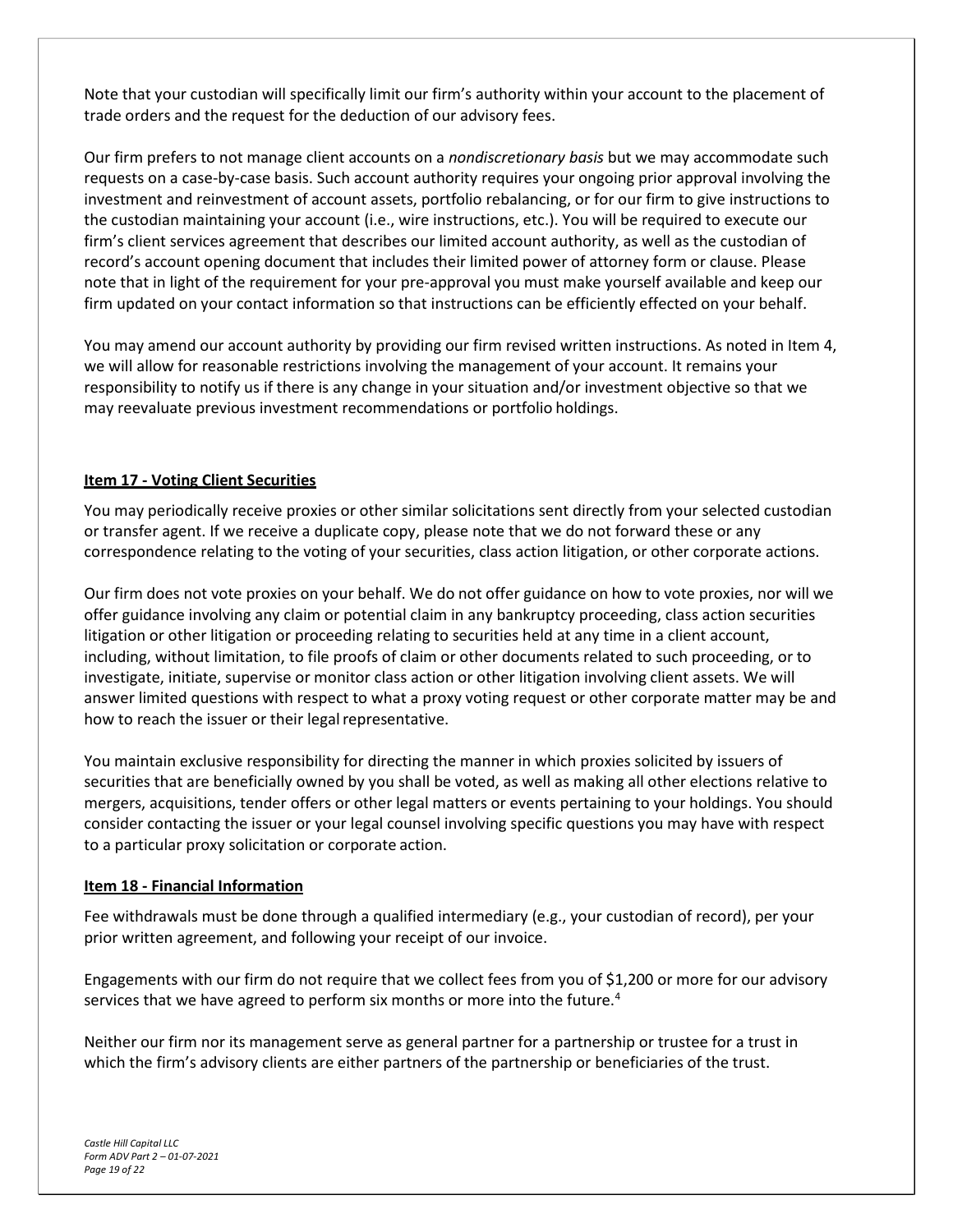The firm and its management do not have a financial condition likely to impair its ability to meet commitments to clients, nor has the firm and its management been the subject of a bankruptcy petition.

Due to the nature of our firm's advisory services and operational practices, an audited balance sheet is not required nor included in this brochure.

# <span id="page-19-0"></span>**Item 19 - Requirements for State-Registered Advisers**

For further information involving firm principal executive and management personnel, their business activities as well as material conflicts of interest, please refer to areas previously disclosed in Items 6 and 9 through 11, as well as the accompanying Form ADV Part 2B brochure supplement that immediately follows this page. Per Item 10 of this brochure, neither the firm nor a member of its management has a material relationship with the issuer of a security.

*Castle Hill Capital LLC Form ADV Part 2 – 01-07-2021 Page 20 of 22*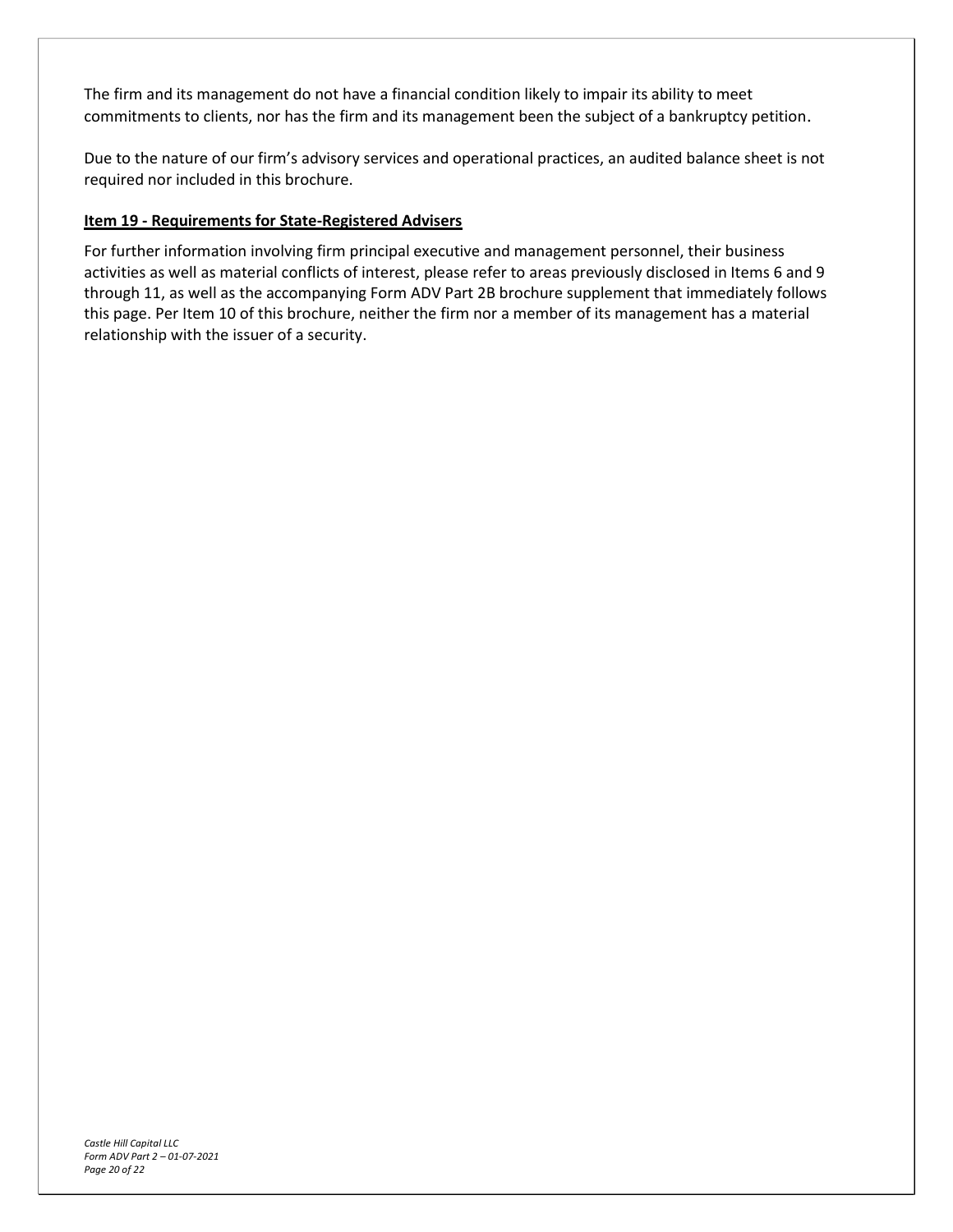# <span id="page-20-0"></span>**Castle Hill Capital LLC**

Registered Investment Advisor CRD # 285817

Castle Hill Capital LLC 6701 Jackpin Pl Gainesville, VA 20155

(717) 757-6627

# **Jonathan P. Maula**

President/Chief Compliance Officer Investment Advisor Representative Managing Member CRD # 5547620

> Form ADV Part 2B Brochure Supplement January 7, 2021

**This brochure provides information about Jonathan P. Maula that supplements the Castle Hill Capital Form ADV Part 2A firm brochure. You should have received a copy of that brochure. Please contact Jonathan Maula at (717) 757-6627 if you did not receive the full brochure or if you have any questions about the contents of this supplement. Additional information about Jonathan P. Maula is available on the Securities and Exchange Commission's (SEC) website at [www.adviserinfo.sec.gov u](http://www.adviserinfo.sec.gov/)nder CRD # 5547620.**

*Castle Hill Capital LLC Form ADV Part 2 – 01-07-2021 Page 21 of 22*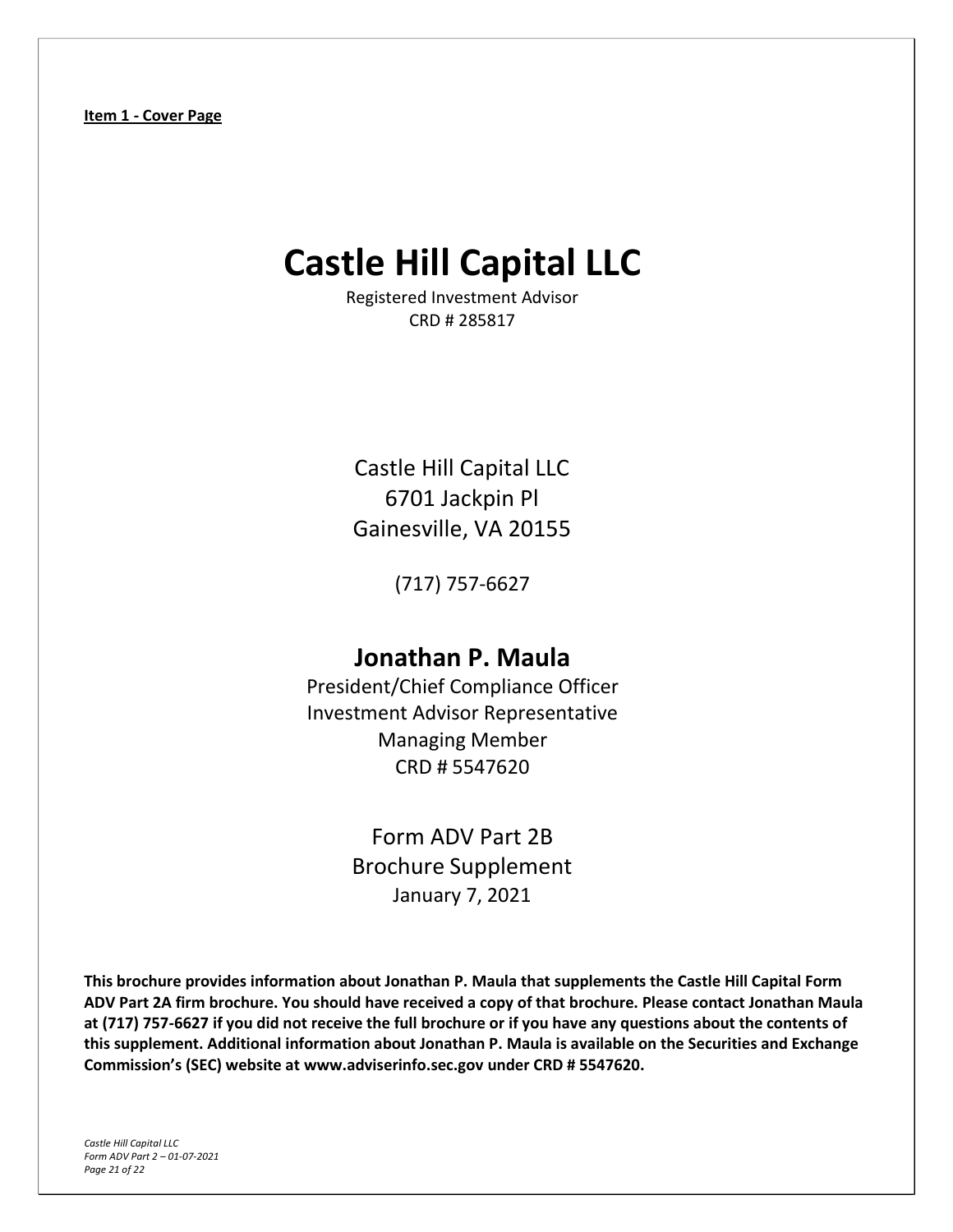# **Item 2 - Educational Background and Business Experience**

Regulatory guidance requires the firm to disclose relevant post-secondary education and professional training for each principal executive and associate of the firm, as well as their business experience for at least the most recent five years.

#### Principal Executive Officers and Management Persons

#### *President/Chief Compliance Officer/Investment Advisor Representative/Managing Member*

Jonathan Paul Maula

Year of Birth: 1988 / CRD Number: 5547620

Educational Background and Business Experience

### *Educational Background*

Bachelors of Science (Finance & Accounting), LaSalle University; Philadelphia, PA Uniform Investment Adviser Law Examination/NASAA Series 65 <sup>1</sup>

#### *Business Experience*

Castle Hill Capital LLC (09/2016-Present) Gainesville, VA President/Managing Member (09/2016-Present) Chief Compliance Officer/Investment Advisor Representative (12/2016-Present)

Smay Investments (06/2015-01/2017) York, PA Investment Manager

SMB Capital Management, LLC (03/2014-05/2015) New York, NY Contract Equity Trader

Self Employed (06/2011-03/2014) Centreville, VA Equity Trader

SMB Capital Management, LLC (06/2010-06/2011) New York, NY Contract Equity Trader

### **Item 3 - Disciplinary Information**

Registered investment advisors are required to disclose certain material facts about its associated personnel regarding any legal or disciplinary events, including criminal or civil action in a domestic, foreign or military court, or any proceeding before a state, federal or foreign regulatory agency, self-regulatory organization, or

*Castle Hill Capital LLC Form ADV Part 2 – 01-07-2021 Page 22 of 22*

<sup>1</sup>North America Securities Administrators Association (NASAA) examinations are "criterion based;" candidates who pass the exam are considered to have met the minimum competency level. The completion of a securities or insurance industry examination does not constitute or imply a person is "approved" or "endorsed" by a securities regulatory organization or state agency.